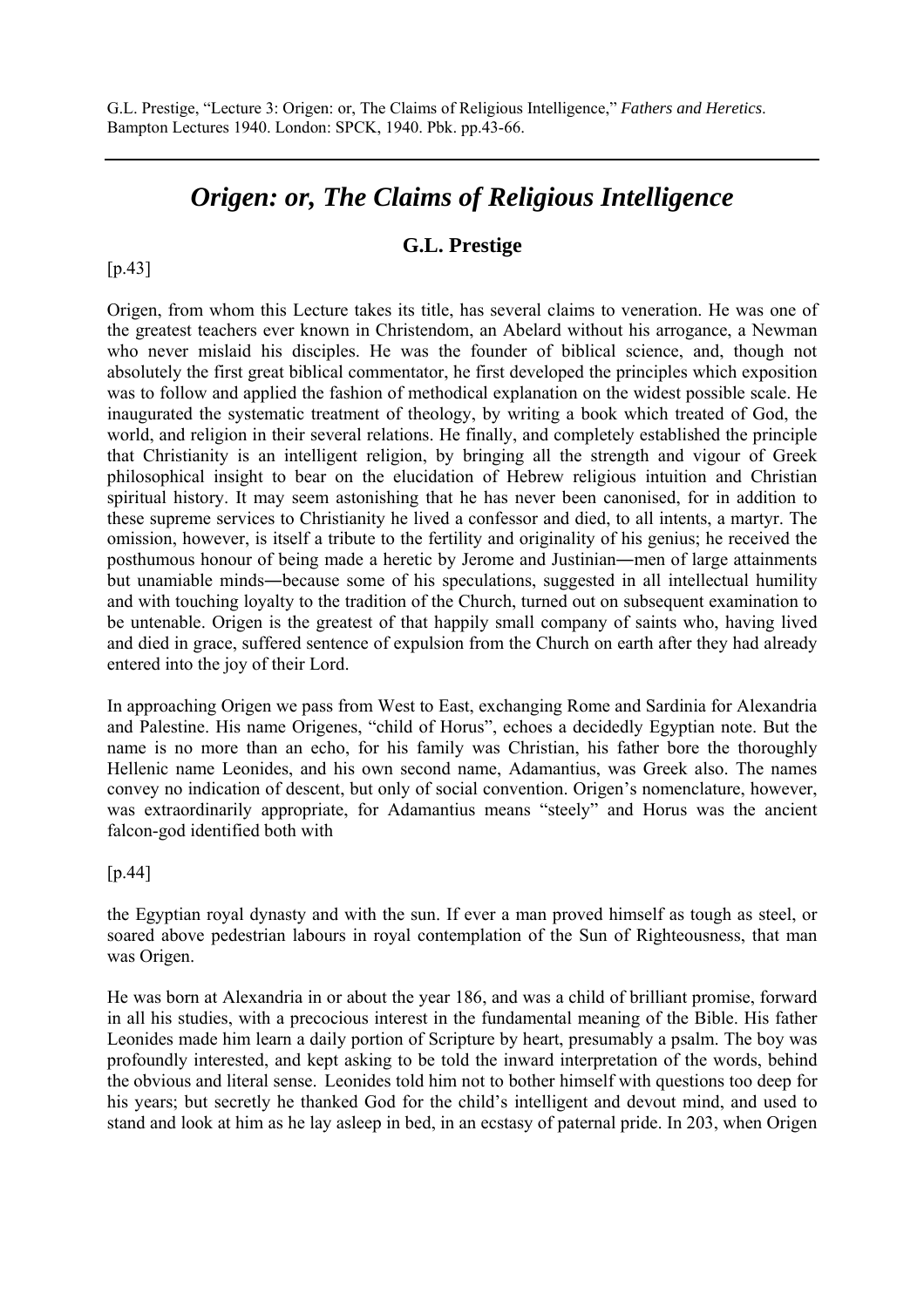was nearly seventeen, persecution broke out. The cause appears to have been the issue of an imperial edict forbidding Christians to proselytise. The edict had been preceded by a similar prohibition to the Jews, and may have had a merely local force, but hostility towards Christians certainly increased about that time in Syria and Africa. It bore heavily on the keen and active Christian community in Alexandria. Leonides was arrested. Origen burned to join his father as a martyr. His mother, thinking doubtless not only of herself but of Origen's six small brothers, begged him to be cautious. When her entreaties failed to turn him from his design, she took a stronger line and hid all his clothes, which effectively checked his design to rush out and give himself up to the police; but he wrote his father a letter; urging him strongly to bear faithful witness to Christ, and adding words which have deservedly been recorded: "Mind you do not change your purpose on account of us." In times like that, there are more important considerations even than the responsibilities of a family.

Fortified by the sincere encouragement of his raw, but far from childish progeny, Leonides suffered execution. The government confiscated all his property, but help was forthcoming from a wealthy benefactress, and Origen threw himself with such vigour into his studies that he was soon earning enough as a professional teacher to secure his own support. So quickly did he make a reputation both for educational ability and for Christian orthodoxy―for although he showed extreme tolerance to any honest intellectual effort he always refused to have personal dealings with heretics, except with the object of converting them from their errors—that a number of heathen approached him with a request for instruction. Alexandria had been the seat of a famous 'catechetical school', which was one reason why the persecution had fallen upon it. This school should be envisaged

## $[p.45]$

rather as a school of thought than as a formal academy. It probably began in much the same way as the 'lecture-halls' of Christian Rome at the same period; Christians of note, with gifts of teaching and ability to attract a following, opened their doors to any who might care to attend. Such was the celebrated Clement of Alexandria, a highly educated convert from Athens, under whom Origen himself appears to have studied for a time before the persecution. The chief difference between the Roman and the Alexandrian schools seems to have lain in a closer association between Christian thought and ecclesiastical government in the eastern metropolis. Possibly the popes of Alexandria enjoyed a more sympathetic understanding of the minds of visiting professors, and so may have been better able to advise and control them; certainly they were not faced with the self-assertive ambitions which animated too many of the theological eagles that flocked to the Roman dovecot. In any case, it may be remembered that for centuries the Egyptian Church was the most highly centralised in Christendom. But Clement and the other teachers had with; drawn from Alexandria; so far the edict against making disciples had proved effective, and it fell to the youth of seventeen to assume the mantle of Christian philosophy which they had discarded.

Origen was immensely successful. Several of his pupils were themselves martyred, another, many years afterwards, became the bishop of Alexandria. He taught as much by his example as by his eloquence. He visited the confessors in prison, attended them to the scaffold, gave them. their last kiss of peace. The mob tried to stone him. His lodgings were picketed with soldiers,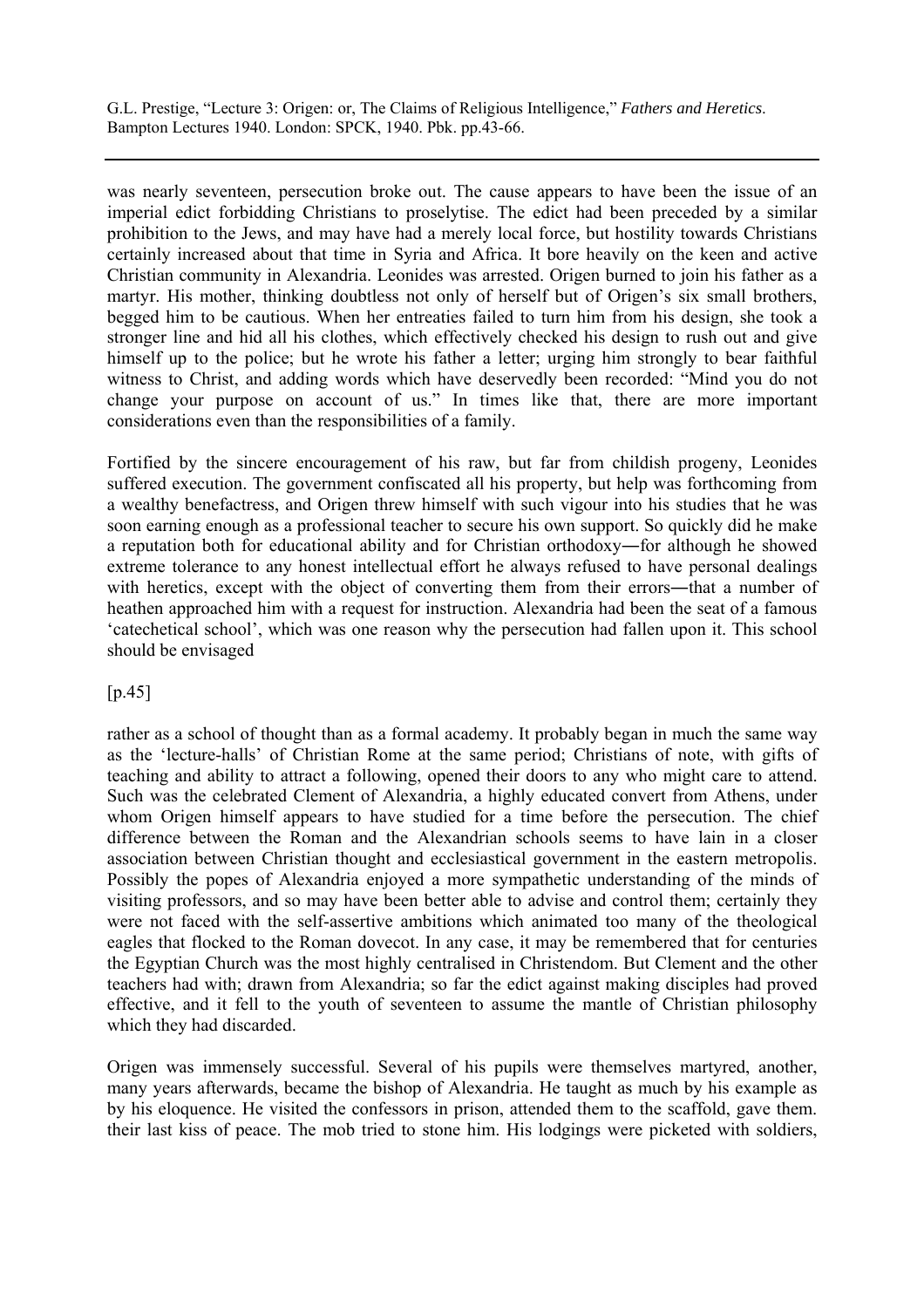though whether to arrest him or to extend the protection of a government more lenient than the populace towards so distinguished a figure, is not clear. At any rate, he evaded his enemies by a constant change of dwelling and with the aid of the flock of disciples who attended his instructions. Before long, the bishop formally recognised him as the head of the catechetical school. That he escaped alive was, and remains, a matter for thanksgiving to divine providence.

After the persecution, this layman still in his 'teens continued to carry on the work of the school with undiminished fervour. The Bible, then as always, was the groundwork of his life and teaching. "Origen lived in the Bible", says Dr. Lietzmann in a glowing passage, "to an extent which perhaps no one else has rivalled, except Luther" (*The Founding of the Church Universal* p. 4I7). He even took the unusual step of learning some Hebrew from a Jewish tutor, in order to investigate personally the problems of the text of the Old Testament. But he was no less indefatigable in pursuit of secular learning. Porphyry, the Neoplatonist, who met him personally when Origen

 $[p.46]$ 

was an old man, complained that Origen "was always consorting with Plato" and studying the books of later Greek philosophers; academic pagans considered that Christians who exercised the rights of rational thought were encroaching unfairly on the professional preserves of infidelity; and it is odd that from rather different angles a similar judgement has been passed both by the late Dr. Harnack and by Dr. Karl Barth. Origen himself claimed the widest liberty to drink at all the springs of Hellenic rationalism. He asks how he could deal with the religious difficulties of heretic and heathen enquirers if he did not make himself familiar with their literature; it was the course followed by Christian leaders at Alexandria both before and after himself.

But he did more. He attended the lectures of Ammonius Saccas, who can thus claim as his pupils in philosophy the two outstanding Greek thinkers of the Christian era-Origen himself and, some years after him, Plotinus. To Ammonius, says Porphyry, Origen owed a great deal of his grasp of philosophy, but unlike Ammonius he chose the wrong path; instead of abjuring the illegal superstitions of the Gospel, as his tutor had done, he gave them fresh support by introducing Greek ideas into Christianity. So for a dozen years Origen laboured as a student, a teacher, and an ascetic. In course of time he established one of his own converts, the future bishop, who had studied with him under Ammonius, as assistant director of the school, which had outgrown the capacity of any single-handed master. Long before this he had been compelled to give up secular teaching altogether and confine his efforts to the catechetical school, taking this opportunity to purchase himself an annuity of sixpence a day by the sale of his whole library of ancient literature. This was less than the daily wage of an unskilled labourer, but it was ample for his own needs, for he lived with extreme simplicity, owning only one coat, walking barefoot, sleeping on the floor, drinking no wine, eating only what was necessary to support life, and after a long day's work sitting up half the night to study the Scriptures.

During this period Origen paid a short visit to Arabia at the request of the governor, and another to Rome. But about 215 he was forced by a fresh outbreak of hostility to make a longer absence, which he spent at Caesarea in Palestine, where the bishop received him with kindness and directed him to expound the Scriptures publicly in church. This was a great but not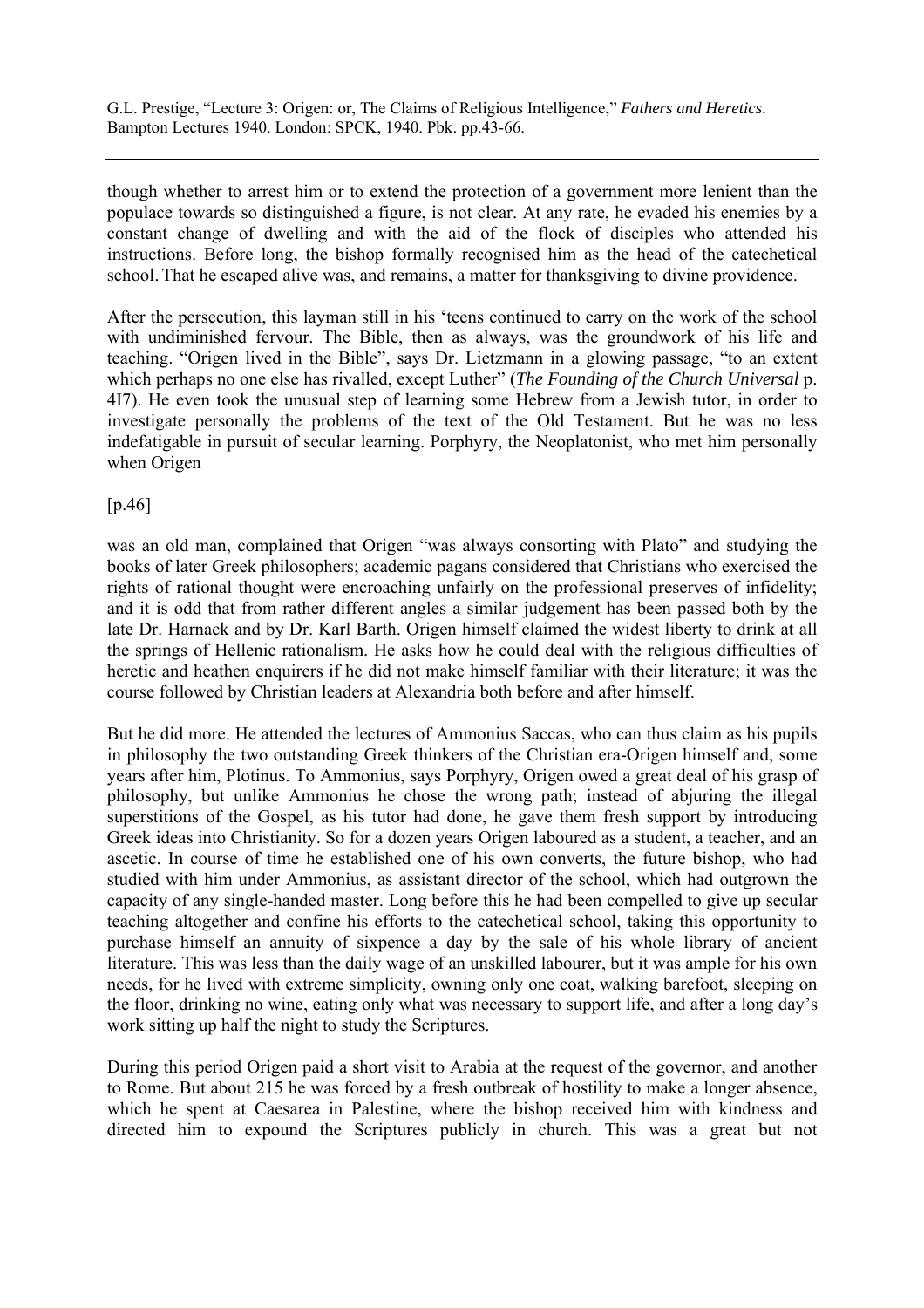unprecedented honour for a lay man. When his own bishop heard of it, however, he took offence and peremptorily summoned Origen back to Alexandria. The consequence of the recall was as fortunate as it was unforeseen. Origen met a wealthy patron named Ambrose, whom he converted from

## [p.47]

heresy, probably Valentinianism, and by whom in turn he was induced to engage in a course of authorship which lasted for over thirty years, and resulted in a series of works incomparable in range and importance, and seldom rivalled in mere volume. This earlier and obscurer Ambrose, whose influence and generosity fairly deserve that the memory of his name should not be altogether absorbed by the more resplendent celebrity of his namesake of Milan, not only spurred on Origen to publication, but provided most amply for the necessary means, supplying him with seven shorthand writers, to work in relays, and an equivalent number of transcribers, not to mention specialists in penmanship. Seldom has the endowment of a scholar so well repaid the cost. Books began to pour out from the literary workshop so established, under the combined impulse of the author's prodigious activity and the patron's splendid munificence. Among them "First Principles", as Westcott remarked with justice, opened a new epoch in Christian speculation, and the early parts of the "Commentary on St. John" started a new era in Christian interpretation. Origen's fame and authority rose to an extraordinary pitch.

At the opening of the twentieth century the late Lord Salisbury, who as Prime Minister was responsible for advising the Crown on appointments to the English episcopate, took an unfavourable note of evils which had accrued to religion through the excessive divorce, then covering two generations, between influential leadership in the Church and responsible tenure of the bishop's office. A state of hopeless indiscipline had grown up, largely because so many of the bishops were incapacitated from leading and so many of the leaders had been excluded from being made bishops. Something of the same sort of difficulty would appear to have threatened at Alexandria in the third century. Origen, though still a layman, was effectively controlling the thought of near-eastern Christendom. The reason why he had never been ordained appears to be that in the immature enthusiasm of youth he had mutilated himself, an act which was taken in practice, as later canonically, to render him ineligible for the priesthood, and which he afterwards condemned with manifest feelings of self-reproach. Loyal and humble as he was, and fully as he had hitherto received the support and encouragement of his ecclesiastical superiors, he now found his bishop turning against him, not, we are expressly told, on doctrinal grounds (Jerome, *ep*. 33, but this may be no more than an inference from the general statements of Eusebius), but over questions of discipline.

Some time in or after 230 Origen was invited to undertake an important mission in Greece, and seized the opportunity to hand over the charge of the catechetical school to a successor. On his

## [p.48]

way to Greece he visited once again his friends in Palestine, the bishops of Caesarea and Jerusalem. Those prelates, disregarding, for reasons to which no direct clue survives, alike the physical impediment and the canonical subjection which he owed to his own bishop, ordained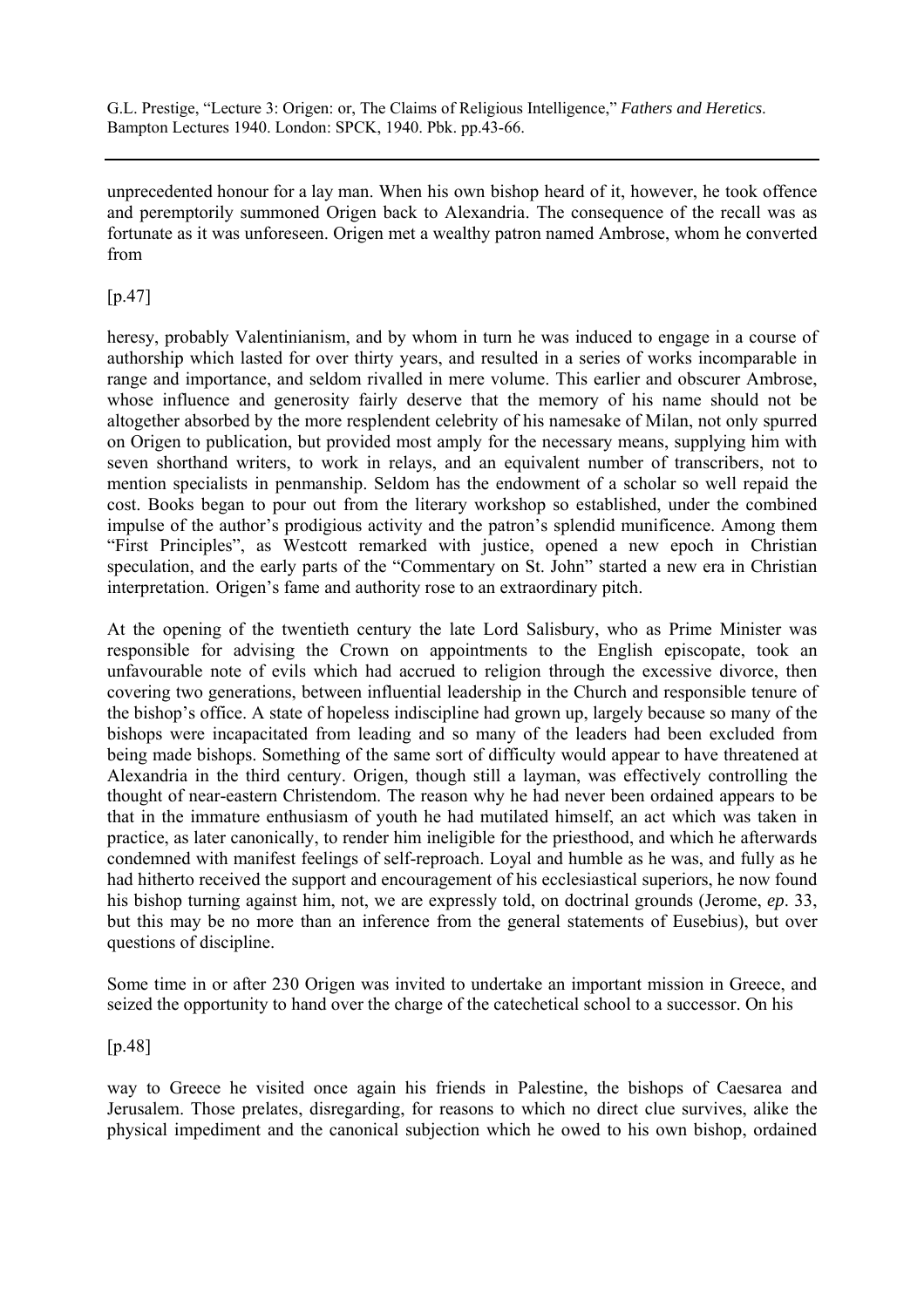him to the priesthood. He proceeded on his journey, stopping for some considerable time at Athens, which was still a centre of intellectual activity, and again at Ephesus. Then the storm burst. His bishop had already, fifteen years before, exhibited jealousy of his Caesarean connection. The resentment which he now showed at the interference with his rights and the overruling of his judgement was so hot that an Egyptian synod was impelled to decree Origen's deposition from the priesthood. Condemned in Alexandria, from 232 he made his home at Caesarea, the unchallenged glory of the Palestinian firmament.

Here, with intervals of travel and of persecution, Origen pursued his habits of industry in lecturing, writing, and preaching, illuminating the Christian faith and rebutting heretical misunderstandings, for the remaining twenty-three years of his life. Ambrose and the bookproducing organisation had accompanied him to Caesarea, and a share in the dedication of two works was bestowed on that loyal benefactor. Origen had already addressed to him a very beautiful little book on prayer and the Lord's prayer, when, some four or five years after the transfer of their operations to Palestine, persecution broke out and Ambrose was arrested. As he had once sent a letter to his father in similar circumstances, so now Origen addressed to his friend and patron an exhortation to martyrdom, dwelling on the blessedness of endurance, the comfort of the presence of unseen witnesses to the contest which he would be waging on behalf of Christianity, the spiritual benefits and satisfaction of the sacrifice he would be offering to God, the providential counsels thus fulfilled, and the power and fruit of a life laid down so gloriously. Ambrose was ultimately released; Origen, who seems to have been in Cappadocia during part of the persecution, was also spared; and the work went on unceasingly.

Commentaries and occasional treatises flowed from the workshop. Yet at the age of sixty Origen was persuaded that its output was still insufficient. Hitherto he had refused to allow his public sermons to be taken down by the stenographers; he confined them to the discourses which he had regularly prepared with publication in view. But time was growing short, and his long years of study had brought him immense facility of thought as of expression. So the self-imposed ban was removed, and still more homilies appeared on still more books of the Bible from the dictation of this wonderful old man, who corre-

## [p.49]

sponded with the Emperor Philip and the Roman Pope and a host of other people of importance, yet found his greatest happiness in teaching young men the love of God and the enthusiasm of Christianity. At last the fire of martyrdom, to which the fire in his own breast had always drawn him, came near enough to scorch at least the skirts of his mortal tabernacle. In the persecution of Decius Origen was singled out for special attack. He was flung into prison, chained and tortured, threatened with the stake and strained upon the rack; everything possible was done to prolong his torments while preserving his life to undergo them. Decius died after a short reign, which was a reign of terror to the Church, in 251. Origen was released. But we can imagine something of the effects of imperial concentration-camps on white-haired professors. He died about four years later, at the age of sixty-nine, at Tyre, where his tomb was still shown with reverence behind the high altar at the end of the thirteenth century, in the church which also contained the remains of the Emperor Barbarossa. It appears that Origen was popularly reckoned the greater hero of the two.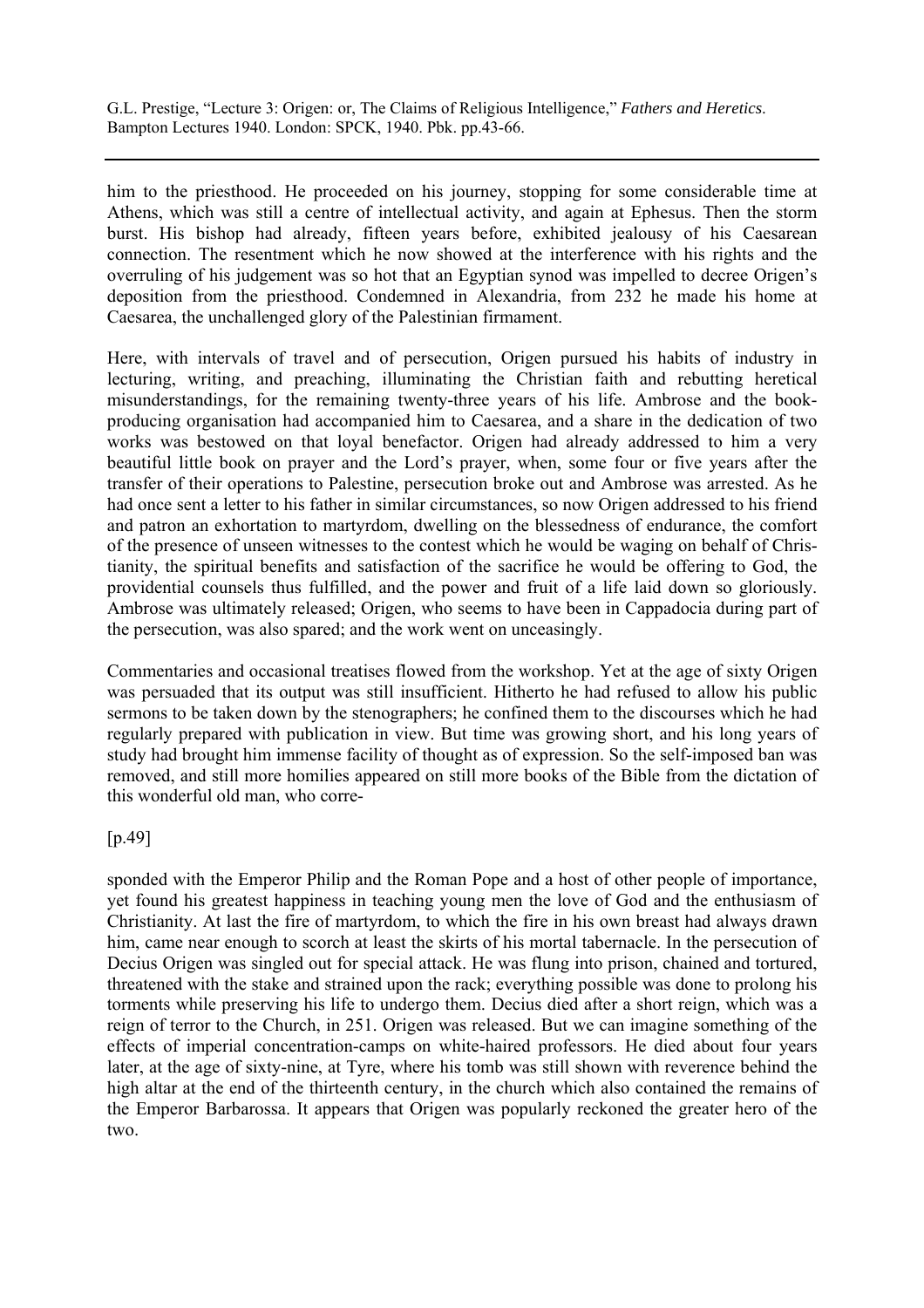His power as a teacher can fortunately be measured by the account which is recorded of it by a grateful pupil. His school at Caesarea exercised a magnetic attraction not only over the neighbouring country but on hearers from abroad, who came to hearken to his wisdom from all parts, as the Queen of Sheba came to Solomon. Among the earliest of them was a young law student from Pontus, by name Gregory, afterwards surnamed the Wonder-worker owing to the apostolic signs and wonders which he wrought in his singularly successful labours as a missionary among his own people. Gregory was intending to travel to Beirut in Syria, in order to pursue his studies in jurisprudence, and was apparently still a heathen, when a series of providential circumstances brought him to Palestinian Caesarea, just after Origen had settled there. His sister was married to an official of the governor of Caesarea, and he was charged to escort her to join her husband. Passing by Beirut on his journey, he arrived at Caesarea, only to fall under Origen's spell and find himself the captive, not of Roman law, but of the Christian Gospel. He stayed for five years under the tuition of the master, at the end of which, on the eve of returning home and receiving the bishopric, he delivered his panegyric on Origen.

The object which Origen had set before him from the first was the attainment of the good life, the life in accordance with reason, the genuine philosophy which brings to its devotees rewards far greater than any conferred by wealth or by success in other professions, such as the army or the law. He was affectionate and, says Gregory,

[p.50]

bewitching. He kindled in the hearts of his pupils a burning love, "directed at once towards the divine Word, the most lovable object of all, who attracts all irresistibly to Himself by His unutterable beauty, and also towards himself, the friend and advocate" of Christ. Gregory's soul was knit to that of Origen as Jonathan's was to David, while the teacher went to work convincing the pupil that Christ is indeed A and O, the first Word in cosmic science and the last Word in rational personality. Origen set about him, he relates, like a husbandman labouring on an unwrought and neglected field. He surveyed, he delved, he uprooted. He cleared the ground with Socratic enquiries, breaking down preconceptions, until by a process of "persuasion and constraint" he had brought his disciples into a state of intellectual passivity. His penetrating criticism made them revise all their previous convictions and accept a fresh estimate of all their unconscious conventions. Then he talked about the magnitude and wonder and system of the natural world, and the laws by which God orders and controls its working, till with the aid of geometry and astronomy he led them to contemplate the most sublime mysteries of the created universe, in due relation both to God who made it and to man who studies it, "so that our minds", says Gregory, "were filled with rational instead of irrational admiration at the divine ordering of the world."

The next stage was moral philosophy, which was treated not only as an abstract science but as a means of forming character. Origen talked to them wisely, encouragingly, convincingly. But the most convincing features of his teaching were the example that he set them, "stimulating us by the acts which he performed more than by the theories which he taught", and the way in which he caused them to inspect the springs of their own conduct; to observe the impulses and affections by the development of which their minds might be brought out of confusion and discord into a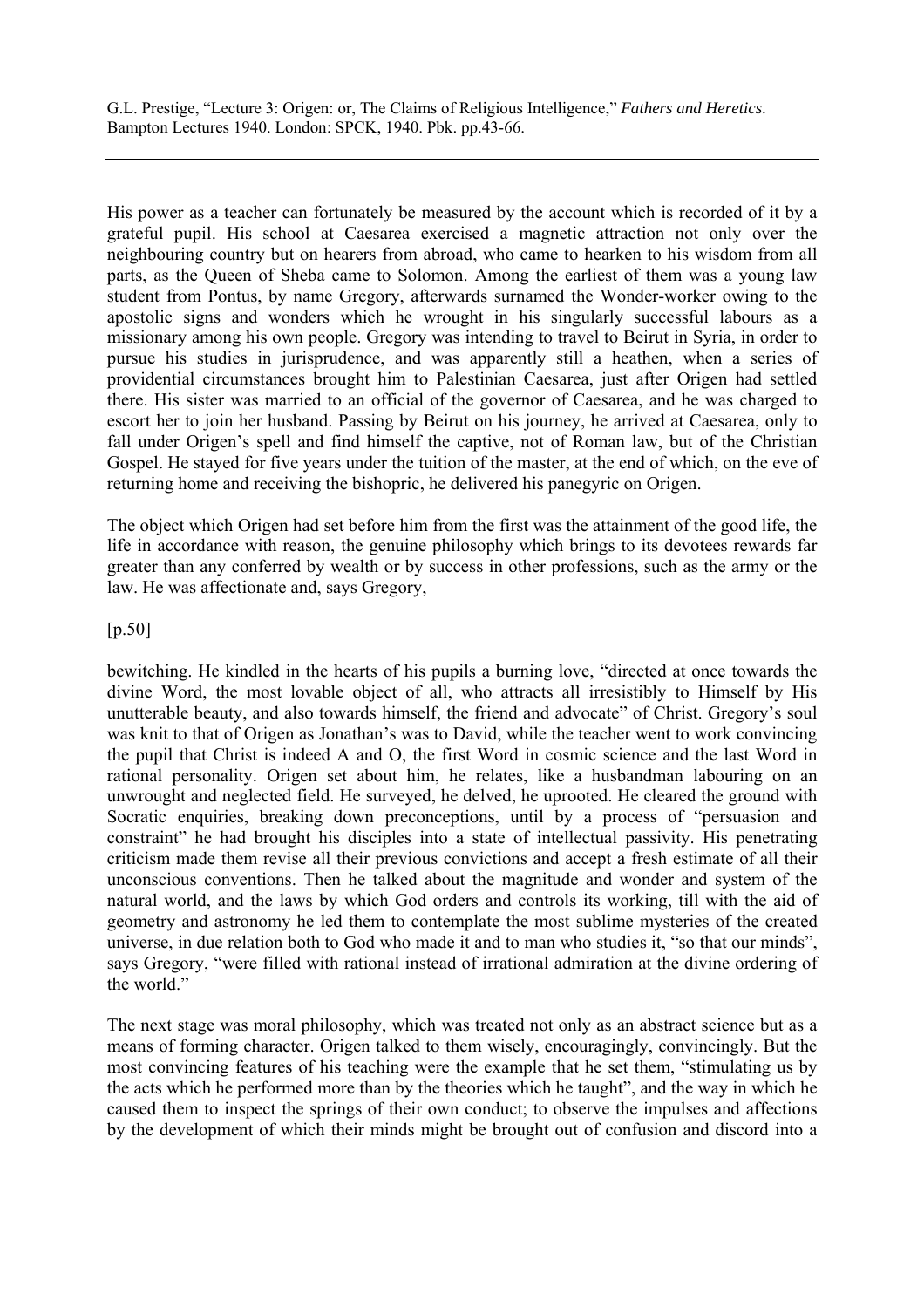condition of sound judgement and moral order; to guard against the first beginnings of evil and to cultivate the growth of goodness and―what to Origen was the same thing under a different name―of reason. He taught them prudence, temperance, righteousness, and courage, the four Platonic cardinal virtues, with all the insight of a practical psychologist, and quite astonished them with his demonstration that these are qualities not only to discuss and analyse but to use and practise. No other philosopher whom they had known had ever done that for them, and Gregory maintains quite simply that the reason for Origen's success was his pupils' realisation that he himself supplied the pattern of the noble life of a truly wise man. All this time the basis of instruction was Greek philosophy: they had not reached so far as Christian

 $[p.51]$ 

theology. The Churchman was stealing all Plato's and Aristotle's honey. He made them love the virtue of which their other teachers only talked, until they came to see that the whole object of pursuing virtue is to draw nigh to God by making oneself like Him, and so to rest in Him.

There were no restrictions on their reading, except that they were told not to waste their time on authors who denied the existence of any God or any providence. Apart from such barren toilers, they had to study all the poets and moralists on whom they could lay hands, both Greek and foreign, not with the object of exercising their own undeveloped power of criticism, but simply in order to examine what the recognised authorities all had to say. What Origen had in mind, we are informed, was to guard against the danger of premature conclusions. The ordinary philosophers attached themselves to particular schools of thought, and once they had established their private intellectual loyalties they could never be induced to pay, any attention to the guidance of any rival school. Origen wanted the minds of his pupils to retain a due measure of fluidity and independence―a very important point in the education of young clergymen or of prospective members of any other profession, so long as the process leads in the end to acquiring powers of judgement and decision. And this he took good care to secure, by expert personal criticism of the books which he made his pupils read. He taught them to study all the secular masters but to swear by none; and so he brought them to God and the prophets, to whom at length he permitted them to form an attachment. Here, in the Scriptures, they sometimes found things dark and enigmatical. But Origen explained and illumined all their problems, "as being himself a skilful and most discerning hearer of God"; he was, remarks Gregory, of all the contemporaries whom he had met or of whom he ever heard, the only man who had so profoundly studied the luminous oracles of God as to be able both to absorb their meaning into his own mind and to convey it to others. He was a true exponent, for the Holy Spirit, the Guide of mankind, who had originally inspired the prophets, honoured him as He would a friend and gave him the power to interpret them.

So their education was completed. No enquiry was closed to them, no knowledge was withheld from them. They had the chance to study every branch of learning, Greek or foreign, spiritual or socio logical, human or divine: "We were permitted with entire freedom to compass the whole round of knowledge and investigate it, to satisfy ourselves with every variety of teaching and to enjoy the sweets of intellect." To be under the intellectual charge of Origen, says Gregory, was like living in a garden where the fruits of the mind sprang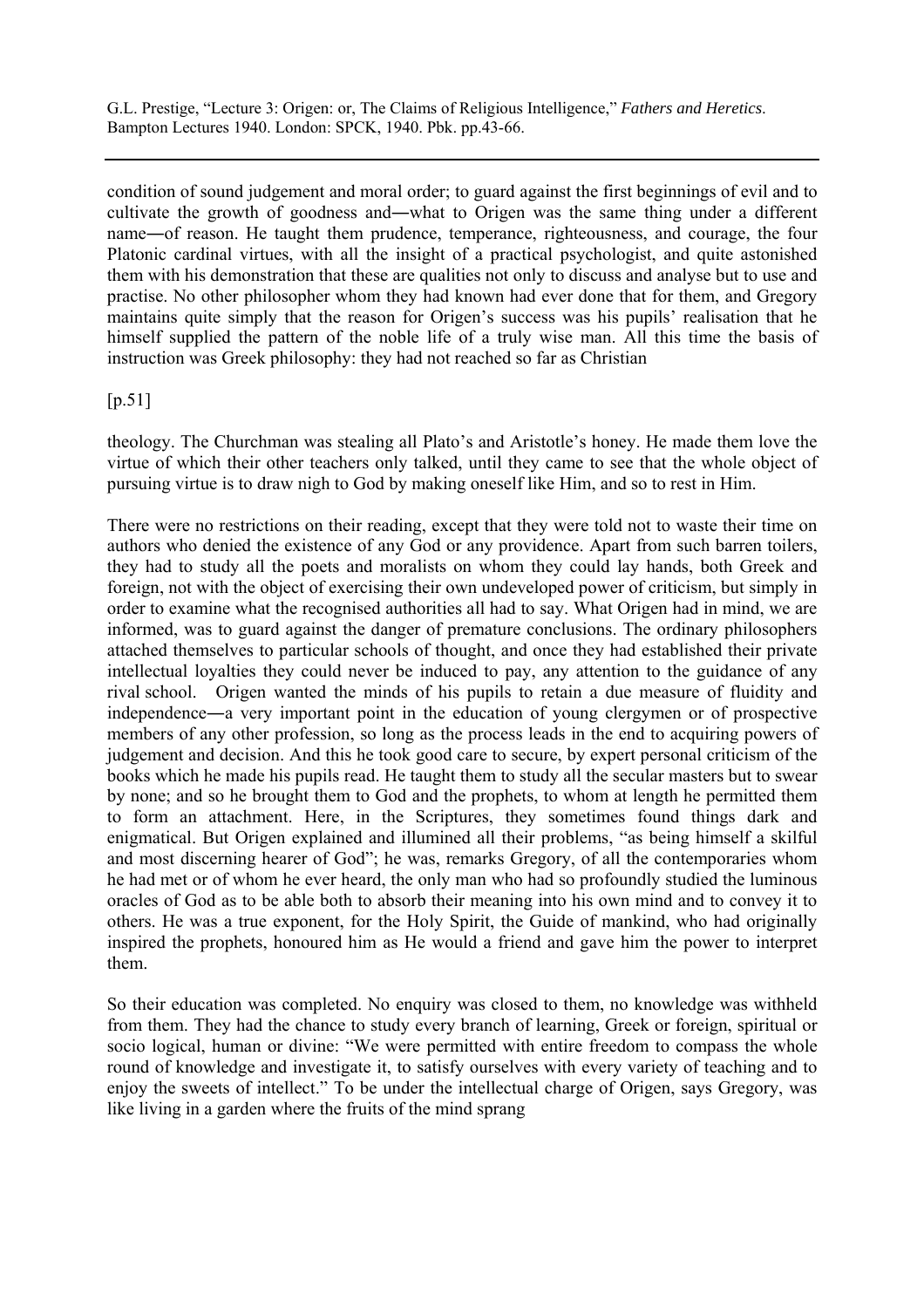## [p.52]

up without toil to be enjoyed with gladness by the happy occupants; "he truly was a paradise to us, after the likeness of the paradise of God"; to leave him was to re-enact the experience of Adam after the Fall. Few teachers have ever won so remarkable a testimonial from their pupils.

Didymus the Blind, whom Athanasius placed at the head of the catechetical school of Alexandria in the latter half of the fourth century, described Origen as the greatest teacher in the Church after the apostles; and Jerome, before orthodox tremors for his own reputation closed the avenues of his judgement, quoted the description with approval. Wherein, then, did the unique greatness of his achievements consist? In the first place, in the range and importance of his work on the Bible. He made invaluable pioneer investigations of its text. He published commentaries or homilies on nearly the whole of the two Testaments, covering considerable parts of their contents with more than one series of expositions. And he laid down explicit principles of interpretation which, though capable of serious abuse and requiring large supplementation, provided a working solution of the overwhelming problem of apparent contradictions, obscurities, and even immoralities in the Bible, and so opened the Scriptures to rational understanding; indeed, the interpretative methods which he applied to the Bible continued to fructify, and sometimes to obstruct, the thought of Western Christendom for a thousand years.

So far as concerns the text and contents of the Bible, Origen's work was only rudimentary according to any modern standard, and such actual conclusions as he propounded were frequently wrong. Yet that limitation was of little consequence to himself, for he constantly gave alternative explanations of the text, based on the varying readings which he found in his different manuscripts. His importance for biblical criticism lies in the fact that he was aware of the existence of this class of problem, and recorded so many instances of textual variation. The preliminary work which he accomplished, or to the need of which he called attention, formed an invaluable foundation for the more or less critical editions which were to follow a century later. But he was no thorough-going critic himself. He used every scrap of material that would serve his turn to illustrate or reinforce his argument, quoting not only from the present canon of Scripture but from books, such as the "Shepherd" of Hermas, which were finally excluded from it. In the last resort, as will be seen in connection with his principles of interpretation, his authority was not the written text, in spite of all the emphasis that he laid on it, but the living word of God which it embodied. He was fully conscious that the authenticity .of certain books was disputed. He knew that Hebrews,

## $[p.53]$

James, Jude, and second Peter were not received by everybody. But he includes them all among the spiritual trumpets which will overthrow the walls of Jericho. Had he been primarily interested in critical problems, he could not have shown such inconsistency in his attitude towards, them. In reality, he was determined to devote himself to the elucidation of the divine message contained in Scripture, and, confident that the message existed and that he could uncover it, was quite content to leave to others the task, which seems at first sight so essential a preliminary, of settling definitely what the authors of Scripture had actually said.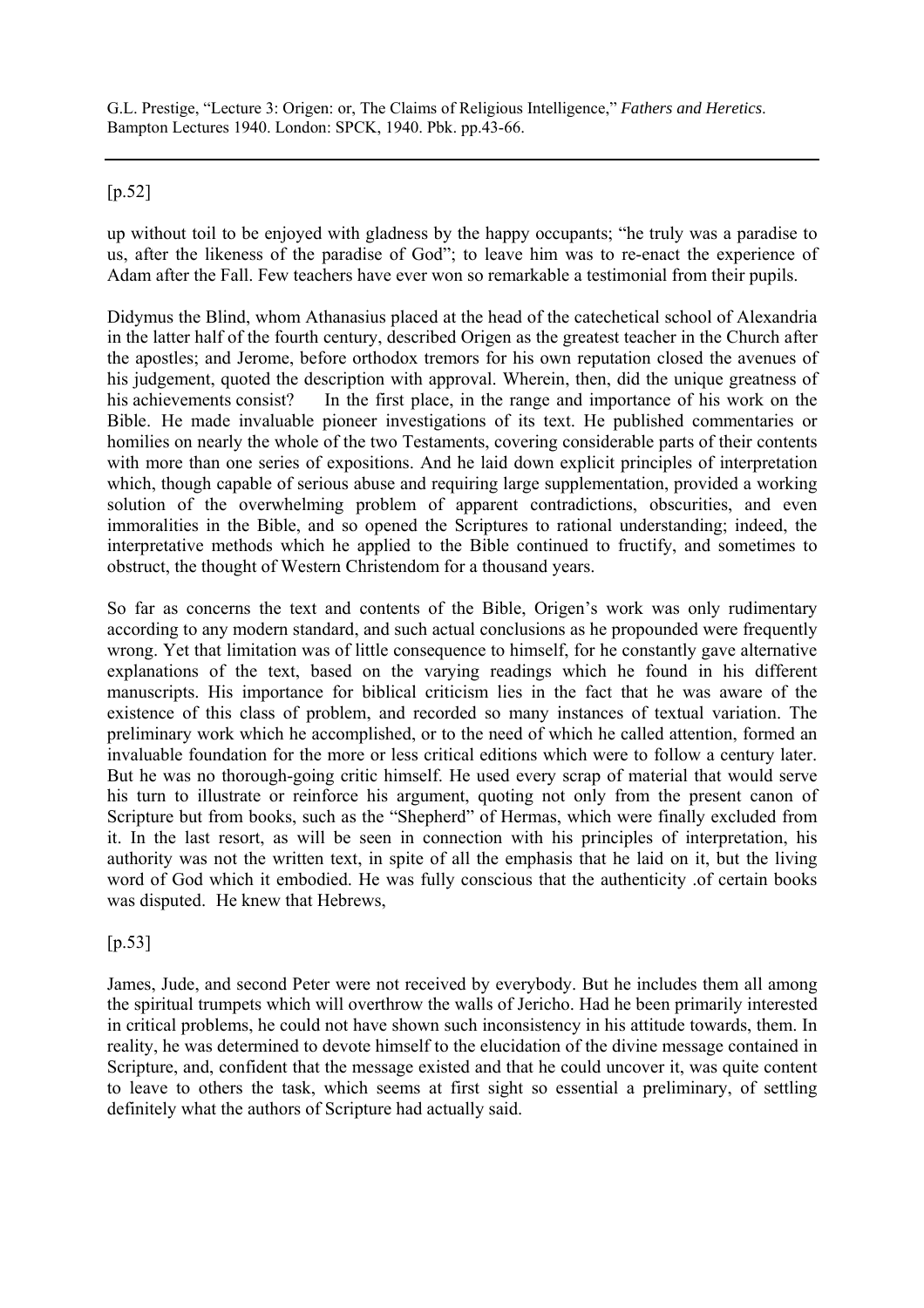In one field, however, he produced a really epoch-making piece of research. Stimulated, perhaps, by appreciation of the problems which induced Marcion and others to reject the whole of the Old Testament outright, as well as by knowledge of the notorious divergences between the Septuagint version―the text then in regular use―and the Hebrew original, he prepared a truly colossal edition of the Old Testament. It was begun in his early days at Alexandria, before he started to publish treatises and commentaries, and it was continued with gradual elaboration over a quarter of a century, both at Alexandria and at Caesarea, until it came to fill no fewer than fifty volumes. It was arranged in six columns, whence it derived its title of "Hexapla": the first contained the unvocalised Hebrew, the second a vocalised transliteration in Greek characters, the remainder presented four Greek versions which were in circulation: Aquila's, which was extremely literal; Symmachus's, which was more idiomatic; the Septuagint; and Theodotion's, which was a revision of the Septuagint. For some parts of the Old Testament Origen even added to these translations further versions, of unspecified authority, which he had himself discovered; thus in the Psalms there were nine concurrent columns.

So vast and complex a work as this could not readily be copied except in the form of sectional extracts. The original manuscript was handled by Jerome in the library at Caesarea towards the end of the fourth century, but it is not surprising that its contents failed to survive, save for fragmentary quotations. Some further details of its method have been preserved. The several texts were divided up into clauses, arranged so as to indicate with the utmost possible facility how each different version rendered the same Hebrew phrase; and the text of the Septuagint was marked with obeli and asterisks, calling attention to insertions which did not appear in the Hebrew or to omissions for which the Septuagint translators failed to account. Origen may not have possessed a very profound sense of the relative value of his different textual authorities; indeed the purpose of the

## [p.54]

Hexapla itself was comparative rather than strictly critical; his objective seems to have been a reliable interpretation of the meaning of the Septuagint, not a critical recension reproducing what the Hebrew authors had originally written. But the work was an object-lesson not only of portentous industry but of essentially sound method; and it was a wholly new venture. Nothing like it had ever been attempted on the Bible before, and no subsequent study of the text could fail to profit alike by its example and by its actual performance.

Although Origen's earliest commentary, on St. John's Gospel, is partly concerned to criticise the previous work on the same subject written by the Valentinian leader Heracleon, the earliest known author of a scriptural commentary, Origen's labours as expositor did not begin until after his visit to Rome. It has been conjectured that Ambrose was his companion on this tour, and that the impulse which induced his "task-master", as Origen calls Ambrose, to set him on to composing commentaries arose from their joint observation of the expository ardour of Hippolytus. Hippolytus was rather an industrious than an inspired author. He wrote a number of short books on parts of the Bible, and a few more extended commentaries; his method of interpretation was sufficiently like that adopted by Origen to make it probable that his work supplied the pattern which Origen determined to follow. But Origen far surpassed him both in the brilliance and fertility of his execution and in the range of his efforts. Hardly a book of the Bible,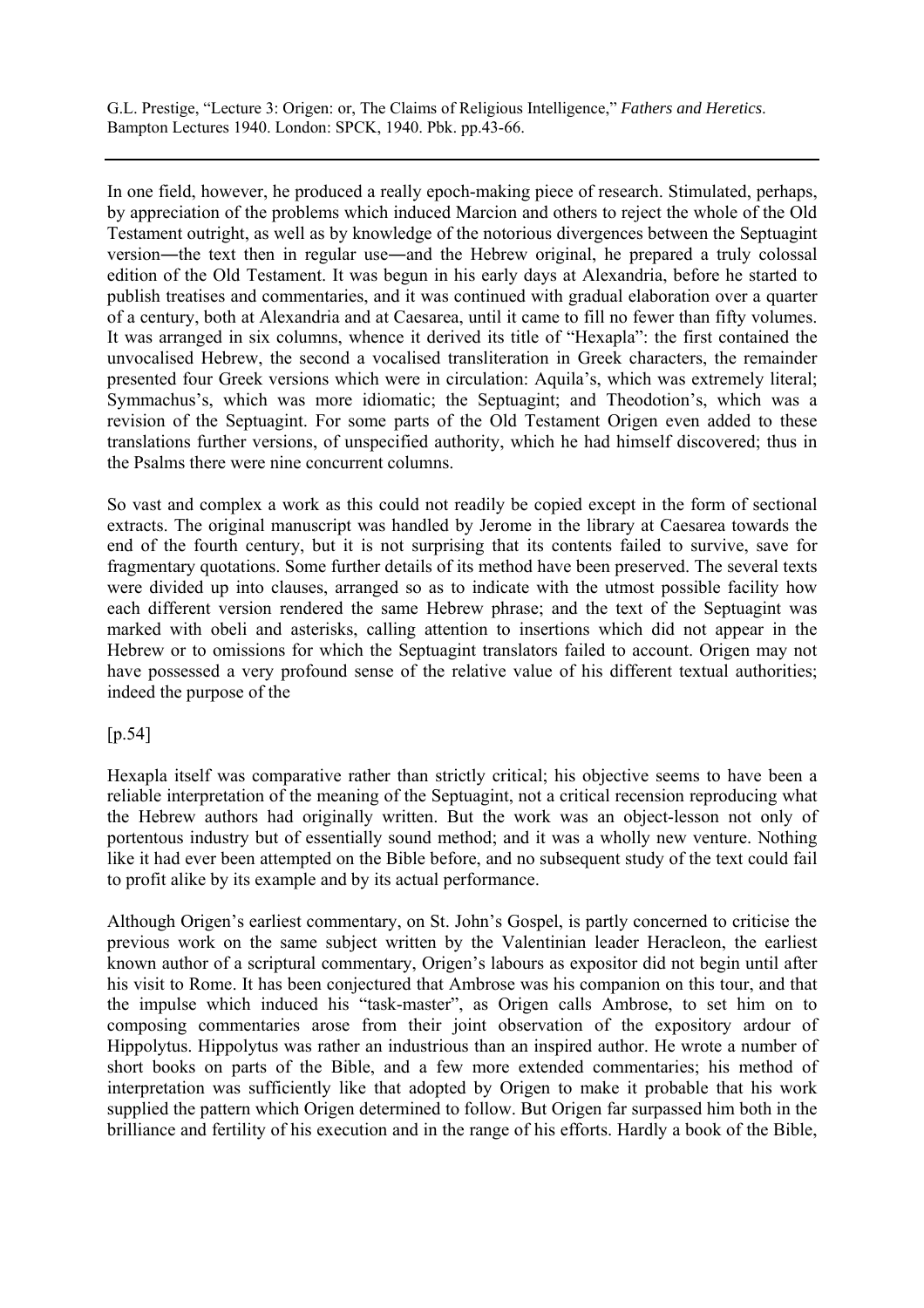except the Apocrypha, failed to be covered in the course of his expositions, either in the simpler form of sermons or in the profounder treatment of a commentary, or in both. The impression that his powers of interpretation made on his contemporary Gregory has already been quoted. To that testimony may be added the verdict of a great modern critic on his handling of the Fourth Gospel. In spite of great faults, diffusiveness, repetition, disproportion, obscurity, and complete deficiency in historical insight, says Westcott, "it abounds in noble thoughts and subtle criticisms, it grapples with great difficulties, it unfolds great ideas"; above all, in spite of the fantastic speculations in which it sometimes indulges, "it retains a firm hold on the human life of the Lord". It was due to Origen, more than to any other single master, that one of the most extensive branches of Christian literature, that of biblical interpretation, and one of the principal divisions of Christian thought, that of biblical theology, were established for all time in the centre of the activity of the Church.

In coming to the consideration of Origen's methods of interpretation, certain preliminary assumptions that he made, have to be borne

 $[p.55]$ 

in mind. The Scriptures, he believed, are the depository of a divine revelation; they must therefore be taken as a whole. If they seem at first sight to be contradictory in their statements, some solution of the apparent contradiction must exist; the only problem for the Christian reader is to discover where it lies. Another consequence follows. They contain not merely a revelation, but a revelation made by God. If, therefore, their obvious and apparent sense provokes a conflict with the clear determinations of reason or with the necessary convictions of morality, the fact can only be an indication that their superficial sense is not the sense that matters; for God is rational and God is righteous. There must be some deeper lesson underneath the surface, which is the lesson that they are really meant to teach. So one passage must be compared with another passage, and the whole must be criticised in accordance with the general substance of the Gospel which the entire Scriptures exist in order to illuminate.

Here Origen scores a great advantage over the heretics whose interpretations he condemns. The regular tendency of a schismatical or heretical temper in all ages, ancient as well as modern, is to fasten on a few impressive texts, from which a rigid interpretation is deduced, and to the scheme and frame of which all other indications are constrained to conform. Origen, on the contrary, was insistent on adopting a sounder method. He would not allow his outlook to be narrowed; he required that it should rather be extended. Naturally, his application of these principles will not satisfy a twentieth-century critic. He had no idea of the almost apocalyptic mental clarification which proceeds from recognition of historical procedure, from realising that the Bible records both mundane facts and spiritual truths from the limited and shifting standpoint of a series of observers, whose statements were in part conditioned by their outward circumstances no less than by their own variable capacities of insight. He did no more than dally with the fringes of the great and enlightening conception of progressive revelation. But his application of his principles is comparatively unimportant. The vital contribution which he made to the science of biblical interpretation was that he saw so clearly both the real problems and the right principles for their solution. The whole Bible must be allowed to speak for itself, whatever a single text may seem to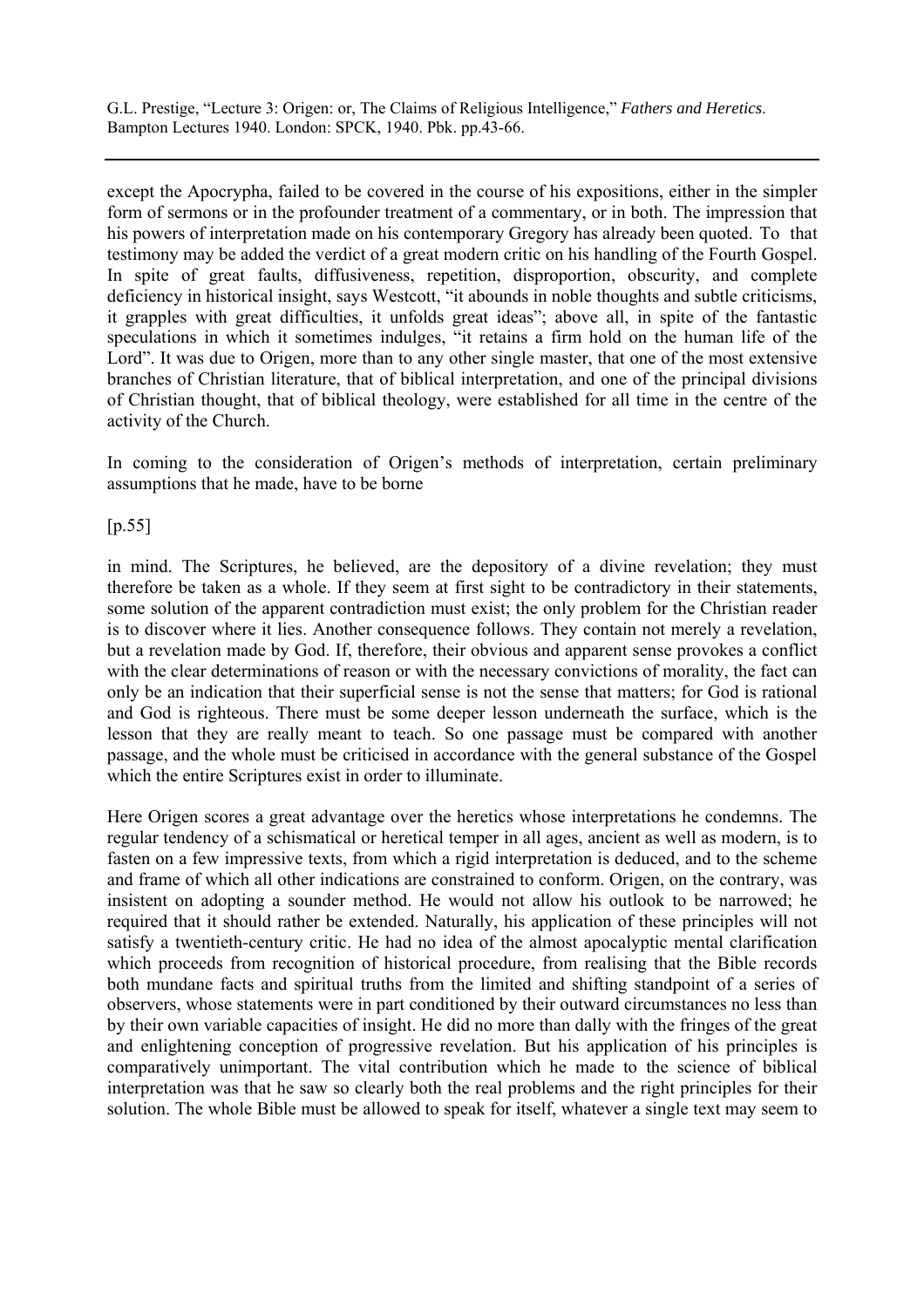say; and it must be permitted to speak not merely in its own behalf, but in the name of the God who inspires it.

'That is why he troubles himself so little about mere problems of the text. If God is truly speaking through the Scriptures, He can make His meaning plain just as easily through the Septuagint, or through any given reading in the Septuagint, as He can through the primitively authentic utterance of the untranslated and uncontamin-

[p.56]

ated Hebrew prophecy. Origen's position, in fact, is rather like that of any simple Victorian at his family prayers, who firmly believed in the divine inspiration of the Authorised Version, though for a different reason. The devout British paterfamilias knew only that the Bible came to him with living force in an English text; he was untroubled by any consciousness of original authorities. Origen, on the other hand, was fully conversant with the existence of archetypal authorities and with the changes and chances of transmission. But still he did not vastly care, for if God had inspired the original He was quite capable of inspiring an accredited translation, with all its variations; and if in the form which it had come to assume the text presented any additional difficulties, Origen was perfectly ready to deal with them as he would deal with the pre-existing stock. He was not afraid of difficulties. A few more or less made little odds. He read the Bible in order to hear God's living voice. Every word of the Bible means something, or else it would never have been written. The only real question to answer is what each word does actually mean. Precluded by the date of his birth from drawing on the minted wealth of a fully developed Higher Criticism, Origen had recourse to the promissory notes of allegory, which constituted the higher critical method of his own time. He found it practised by St. Paul; and quotes the apostle as his justification. But he found it also a regularly accepted practice in all Hellenistic philosophy from the first Stoics onward; "it is applied to Homer, to the religious traditions, to the ancient rituals, to the whole world" (Murray, *Five Stages of Greek Religion*, ch. iv). Prophets and priests of paganism had wrapped up the meaning of their message in allegorical forms. When their successors came to consider the appalling contrast between the world as their idealisms pictured it, a system of utter blessedness and ordered perfection, and the actual experience of the world recorded in literature or endured in their contemporary circumstances, they were driven to allegory "almost of necessity." The facts could not be accepted as they stood. They had to be explained as meaning something fundamentally different. Origen, with his serene conviction of God and his invincible faith in the eternal verities of which the best things in this world were only copies and shadows, found not the slightest difficulty in applying the current allegorical method to the outward forms of the scriptural revelation. The Bible, he was assured, could only have one meaning, and that was whatsoever God in His mysterious providence intended it to mean.

Porphyry saw quite plainly that Origen had derived the method from Stoic teachers (ap. Eus. *h.e*. 6.19.8). He attacks the whole procedure, with bitterness, as arbitrary and unhistorical. What he

 $[p.57]$ 

does not seem to realise is that Origen was working not only from a thoroughly consistent standpoint, but also in accordance with principles clearly conceived and rationally circumscribed.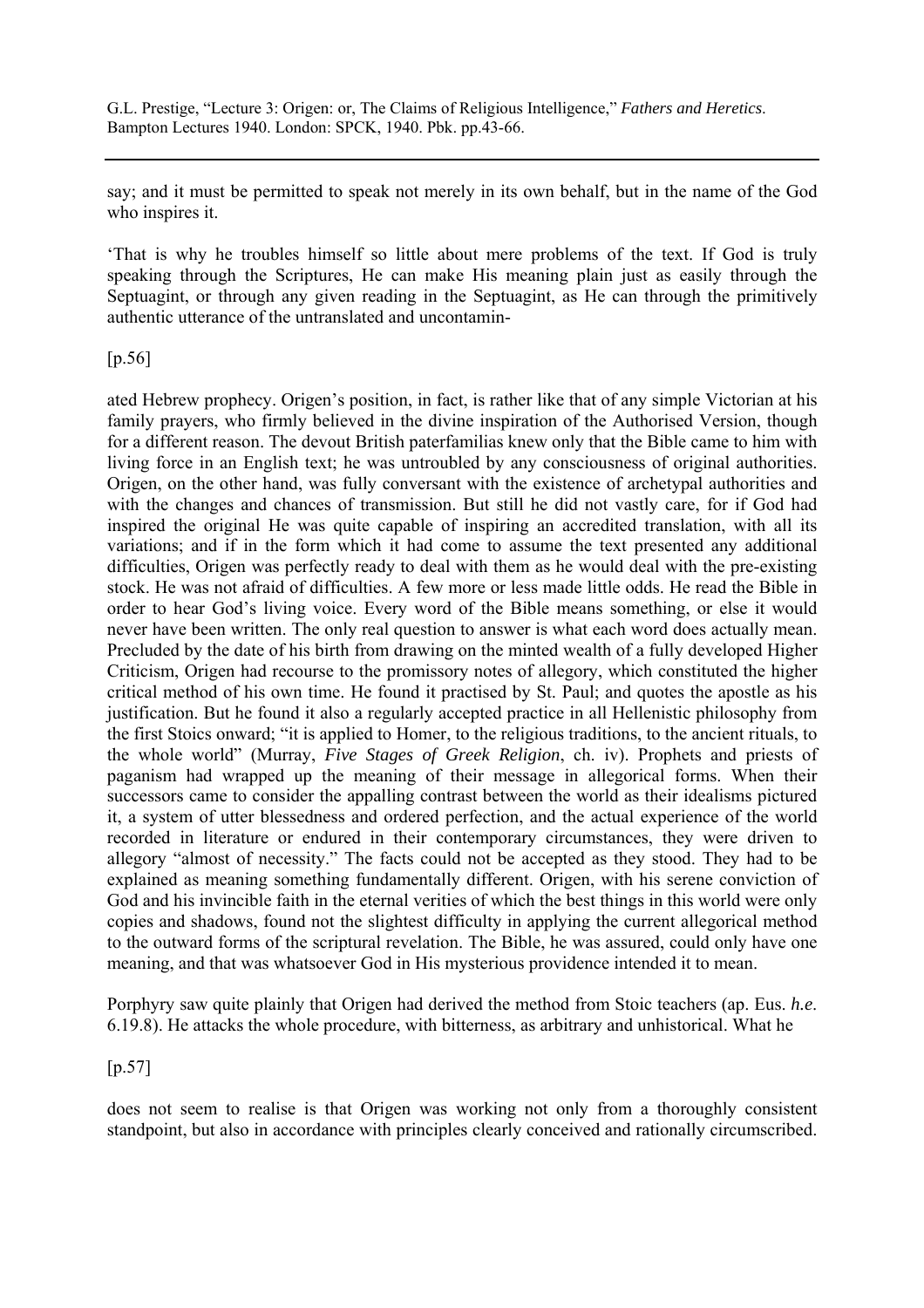Origen explains his system of interpretation and the reasons for it in the fourth book of "First Principles". The historical revelation of Jesus Christ, he argues, not only displays the stamp of self-evidencing authority, confirmed by the conviction which it has carried with converts of many different races; but by its fulfilment of the general sense of Hebrew prophecy it also authenticates the Old Testament. Yet the Scriptures contain much that is obscure. The Jews reject the argument from prophecy because Christ did not fulfil strictly and literally every expectation attached to the Messiah. The heretics disown the Old Testament because they find in it evidence which, taken literally again, detracts from the moral perfection of God. And simple-minded Christians, through the same habit of literality, are induced to attribute to the true God such characteristics as they would not credit of the most savage and unrighteous of mortal men. Again, that the Bible contains a certain amount of figurative writing is generally acknowledged, and it is not difficult to distinguish passages which, if they mean anything at all, can only be interpreted as setting forth some type or figure. By what principle are such figures to be made to yield their mystery? They contain types of what truths are these the counterpart?

The solution is reached through recognising that Holy Scripture is endowed with three distinct voices, the literal, the moral, and the spiritual. The first of these is capable of being heard by any sincere believer, simple though he may be. The second is beyond the unaided powers of the simple; to comprehend it implies some faculty of understanding deeper than that required for comprehending a plain statement of fact. From the example which Origen gives―St. Paul's assertion that the law about not muzzling oxen as they thresh the corn applies equally to the right of Christian ministers to receive support from those to whom they preach―it would appear that the "moral" interpretation means the extraction from some particular instance of a general moral principle The simple are quite capable of understanding such meanings when they have them pointed out. Accordingly, "most of the interpretations in circulation, which are adapted to the multitude and edify those who cannot understand the higher meanings, possess something of this character". In practice little is heard of this "moral" sense of Scripture in Origen's works, not only for the obvious reason that he is usually engaged in the attempt to lead his hearers into deeper levels of thought, but because in fact any attempt to give a straightforward explanation of the literal

## [p.58]

narrative, of however simple a character, was reckoned by him without any further classification as belonging to this category.

The spiritual or allegorical sense touches profounder depths. Because the Holy Spirit designed to bury in the words of the Scriptures rich truths of value to the souls that need enlightenment, this sense is to be extracted, not arbitrarily, but by reference to the vital doctrines of God and His only-begotten Son, of the Incarnation and the dispensation of grace, of man and the rest of the spiritual creation, and of the Fall and evil in general. In other words, Origen is simply saying in a manner at once more technical and more profound, what an older generation of Christian thinkers had invariably maintained, that the only key to unlock the Scriptures and to liberate their true meaning was the tradition—that body of central Christian truth which is more or less completely crystallised out in the creeds and in those ancillary doctrines which the creeds assume or imply. This principle applies to the prophets, to the Law, and to the Gospels and apostolic writings of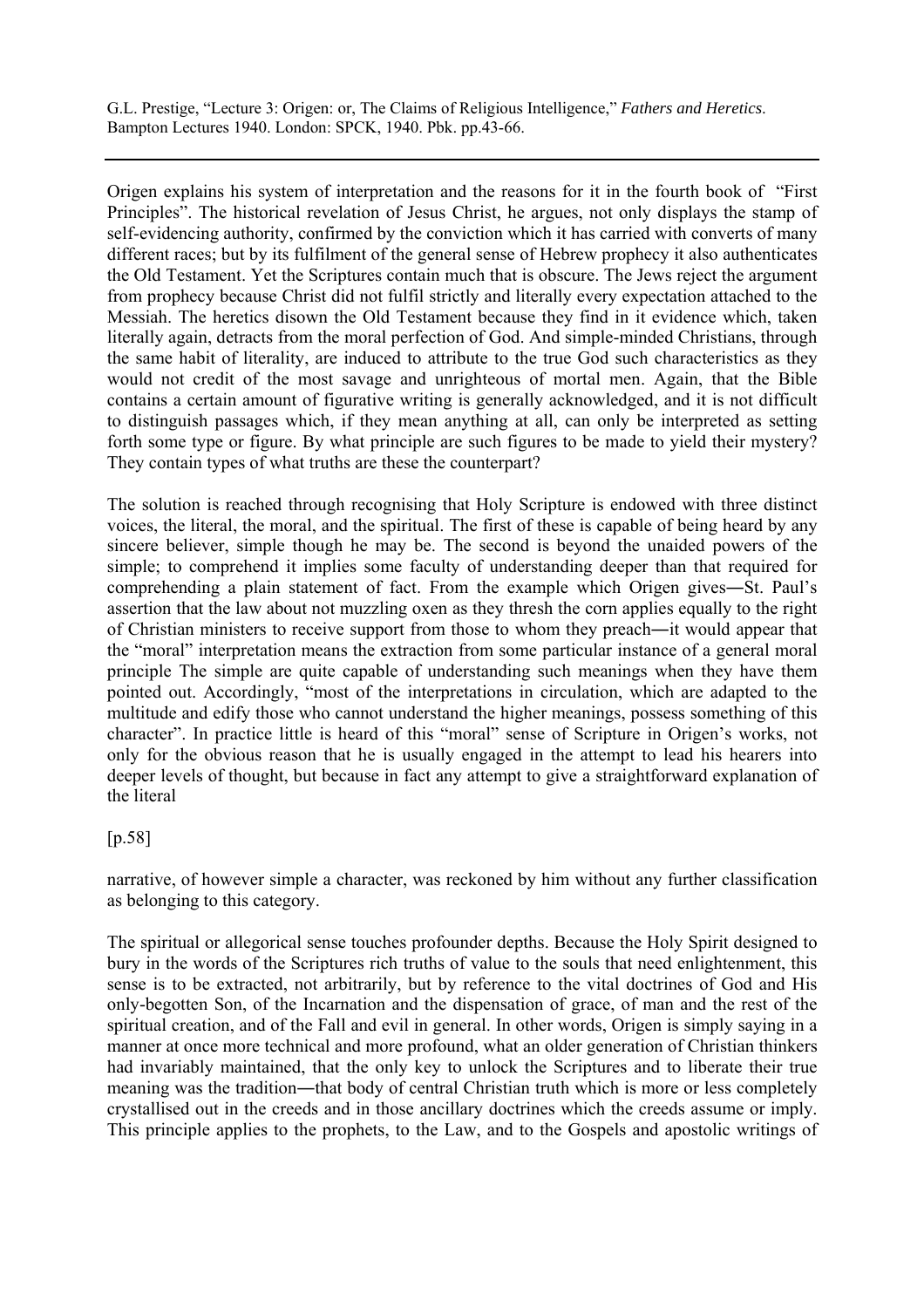the New Testament also. Throughout the Bible, says Origen, priceless truths are hidden, the value of which can never be exhausted by the most diligent research. The deeper the study given to it, the greater will be the riches brought to light. And to serve as indications to the existence of this buried treasure, difficulties and impossibilities are sometimes deliberately inserted in the Scriptures, from which no literal sense whatever can be extracted, in order that the more enlightened reader may devote himself to the task of exploration and so may find "a meaning worthy of God". Accordingly, since the Saviour bade us "search the Scriptures", we must carefully investigate how far the literal meaning of a passage is true or possible, and use every effort, by comparison with relevant passages elsewhere throughout the entire Bible, to discover the real sense of what is in the literal sense impossible; so we shall arrive at a true understanding of the whole of revelation, by making a synthesis between the genuine history and the spiritual fruits of allegory.

Do not be misled into depreciation of Origen by the perversity of his supposition that God wilfully hid His revelation under a field of literalistic ant-hills, in order that mankind might discover the secret treasure by the process of falling over the obstacles. It was fantastic indeed. But the obstacles were real, and people were really falling over them. We in the twentieth century do no credit to ourselves if we despise the third century for not possessing those tools by the aid of which in our own lifetime we have only just succeeded in levelling the ground. What Origen achieved was of enormous importance. He made it possible for intelligent Christians to believe the Bible, and so for intelligent people to remain Christians. What would have hap-

#### [p.59]

pened to Christianity without a rationally interpreted Bible to feed its mind and to control the development of its thought, can only be imagined by referring to the disordered intellectual caprices of the crazier Gnostics, or to the more gross of the superstitions indulged by baptised paganism in mediaeval Italy or Reformation Scotland. The allegorical method "saved the Scriptures for the Church" (Tollinton, *Selections from the Commentaries and Homilies of Origen* p. xxxiv). It enabled the Old Testament to be claimed as Christian literature as against Jewish controversialists, and both Testaments to be defended against the destructive criticism of educated Hellenists. And by saving the Bible, it gave security to the historical foundation of the Christian faith and permanence to the evangelical standard of Christian values.

All-important as Origen's work was in connexion with the Bible, it represents only one side of his achievement. He is also the father; of systematic theology. Most of the output of previous theological writers had been either occasional in character or, when designed on a more extended scale, had consisted of elaborate refutations of the errors of Gnostic speculation. It was mainly either apologetic in character, seeking to remove the misconceptions of the ruling classes about the true nature and objects of Christianity, and so to establish a claim for security and toleration; or else controversial, defending Christianity against the criticisms of Jews and pagans and the perverse obsessions of heretics, and carrying the war into the enemy's country in an effort to demonstrate the moral and spiritual superiority of the Gospel. Otherwise Christian literature had produced little more than a series of tracts and pamphlets about current problems; apart from certain works about to be mentioned, a few collections of memoirs, since lost, practically complete the list.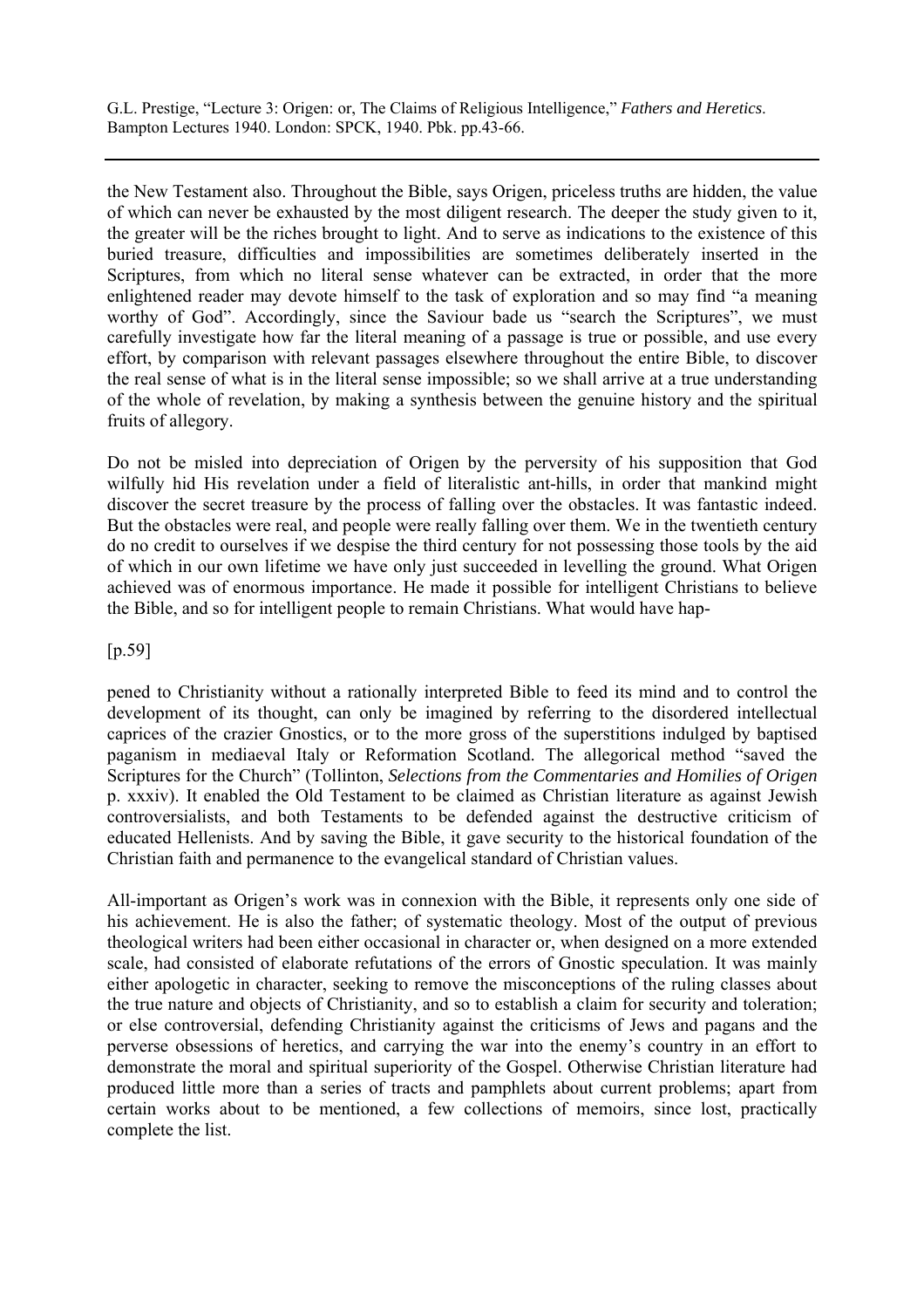To this general review two exceptions must be added. Some attempt had been made to draw up positive explanations of Christian teaching, but these were few in number and slight in substance; their scope and treatment did not extend far beyond an elaborated version of the elementary truths of the creed. Their object was practical, and they were liable to speedy supersession. Thus the deeply interesting little work of Irenaeus, "The Demonstration of the Apostolic Preaching", seems scarcely to have been noticed after the fourth century and has only been preserved in an Armenian translation. The second exception is that Clement, Origen's predecessor in the catechetical school of Alexandria, did indeed attempt the composition of a connected group of treatises on the Christian religion, the plan of which was deliberately imitated by his successor in a work which has failed to survive. But Clement dealt with practical religion, touching only

[p.60]

incidentally on questions of doctrine. Moreover, he was an extraordinarily diffuse writer, who had no gift for orderly presentation or clear theoretical statement. Origen was the first theologian to put out a full and methodical exposition of the whole intellectual framework of the Christian faith.

This was the task accomplished in his "First Principles", a monument of Christian speculation based on loyal acceptance of apostolic teaching and the evidence of Scripture. It was written during the earlier period of his literary activity at Alexandria, while he was still a layman, and before he had attained the age of much more than thirty years. The extraordinary maturity of his thought is shown by the fact that he never had occasion to modify in any great degree the views to which his early training and his own reflection had then already led him. He wrote for educated readers, in the language and within the realm of ideas with which his educated contemporaries were familiar, not because he felt any contempt for the simple faith of peasants and artisans, but because he realised that, if Christianity were to succeed in conquering the world and moulding its civilisation, it must justify itself to the intellect as well as to the heart of mankind. Moreover religion so thoroughly absorbed the exercise of every faculty of his own being, that the mere effort to understand was transformed from an act of speculative detachment into an energy of spiritual passion that united the thinker with the object of his thought. There is no reason to suppose that Origen was a mystic in the strict sense; but he sought to penetrate the mysteries of the God whom he worshipped by exercising all those higher powers of the mind, the possession of which bestows on human nature its only valid claim to be made in the image of God; and he both believed and experienced that in doing so he was being drawn into ever closer contact with the divine being to whom he owed reason, redemption, and advancement in the spiritual life.

Accordingly he embarked on a systematic exposition of religious truth, so far as he was able to comprehend that truth, employing the evidence of Scripture and the powers of human reasoning as instruments in an attempt to present Christianity methodically as the key to all human knowledge and experience. Whatever elements of original speculation he introduced, daring at times in substance as they were invariably modest and tentative in manner, his starting-point was the simple faith of the creed, and his groundwork was authoritative revelation. His philosophy was therefore never abstract. He was always speaking of facts and persons which to him, as to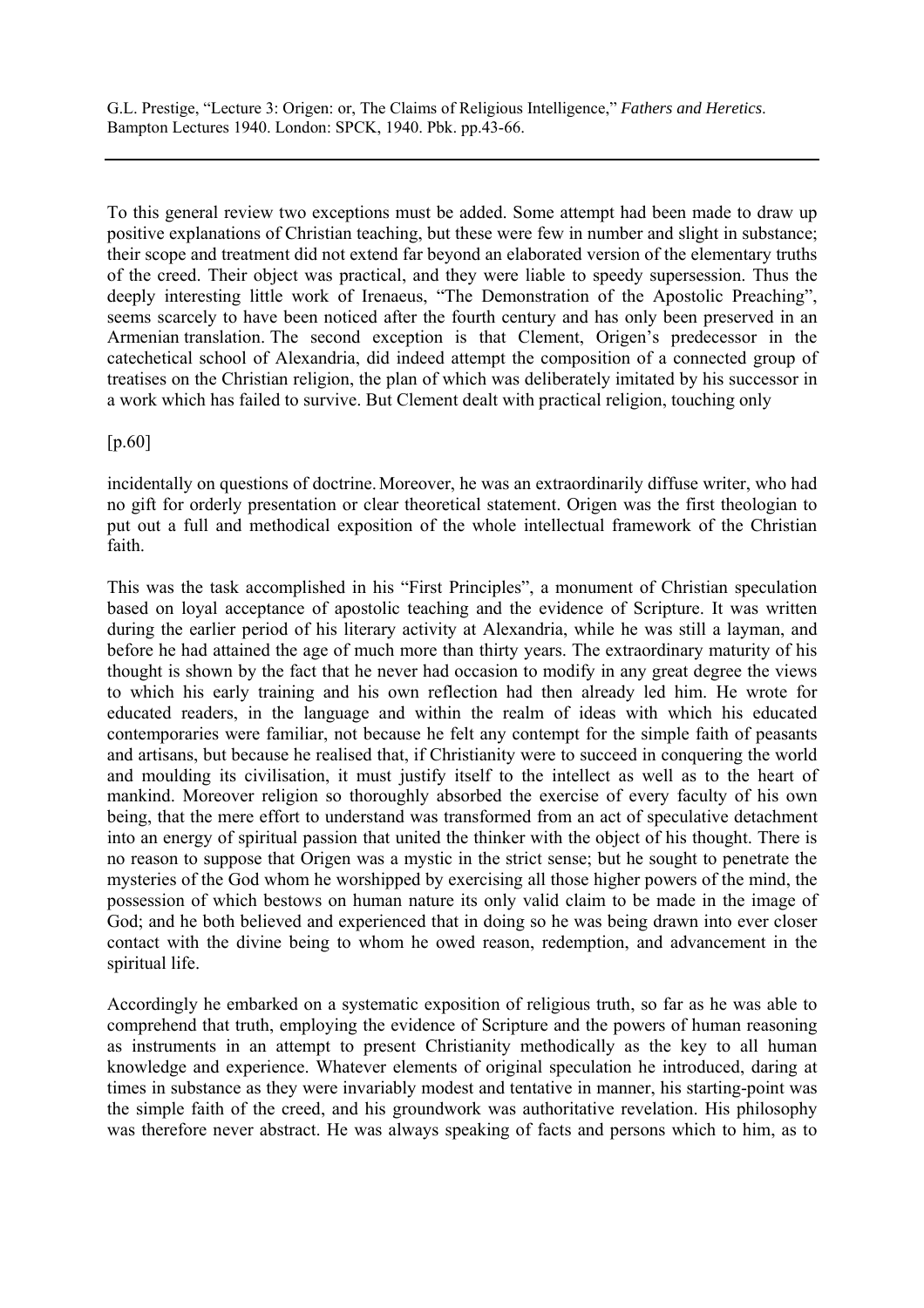any wholehearted Christian, were intensely vital and objective. In the first section of his work he discusses the nature of God, as declared in

## $[p.61]$

the general principles of a theistic philosophy and as revealed historically in the Christian religion; and the last end of created man, which is, through the ceaseless work of grace, renewed at every stage in his spiritual struggle and progress, to attain hereafter to the vision of "the holy and blessed life". But the opportunity of progress involves also the possibility of falling away. The present condition of all rational creatures, whether human or unembodied, is dependent on the degree to which they have either freely co-operated with the opportunities and graces afforded them, or have been guilty of wilful negligence and rebellion. "It lies with us and with our own actions whether we are to be blessed and holy." In the end will come the judgement and the consummation, at which Origen hopes to see established a final, harmonious unity between God and a creation fully redeemed and restored.

In the second section he enlarges on the nature of the universe and its relation to man. The world provides the setting for the moral pilgrimage of mankind, and is the scene of a genuine historical continuity, of which the Old Testament is as much the witness as the New, since both alike, when rightly understood, depict the justice and goodness of God. On this historical scene God's onlybegotten Son entered with a visible body and a human and rational soul. Origen's firm grasp of facts is illustrated by his strong insistence both on the deity of Christ and on the full integrity of His human nature. The Incarnation was a divine act performed on the field of objective history. In the same manner the Holy Spirit bestowed positive and definite illumination on the prophets and has, since Christ's ascension, conveyed to innumerable multitudes of believers a solid revelation of truth; they cannot all render a clear and logical explanation of their intuitions, but they have a firm understanding of the real meaning of such things as Church membership, worship, redemption and the moral law, and their apprehension of these and other truths is to be attributed to the historical working of the Holy Spirit. Origen then proceeds to develop particular features of his general argument, bearing on the moral foundation of the universe and the spiritual progress of rational creatures here and hereafter. In the third section he discusses at length the character and limitations of human free will, the solemn implications of moral responsibility, and the hope of its issue in an eternal and universal restoration. The fourth and last section of this comprehensive review of the universe, conceived as a rational and religious whole, justifies his method and argument by an explanation, of which some account has already been given, of the right principles on which the difficulties of biblical interpretation are to be overcome and the true meaning of the Scriptures unveiled.

## [p.62]

This great work, presenting a Christian view of the world to the minds of his educated contemporaries, places Origen firmly in the centre of the long process by which the ancient Church came to express its beliefs in a philosophical theology. So far as that process was consciously undertaken, it may properly be said to have originated in the New Testament, with St. Paul and St. John. But little was done to develop the tendencies which they indicated until Valentine, the Gnostic, addressed himself to the task on lines which were immediately recognised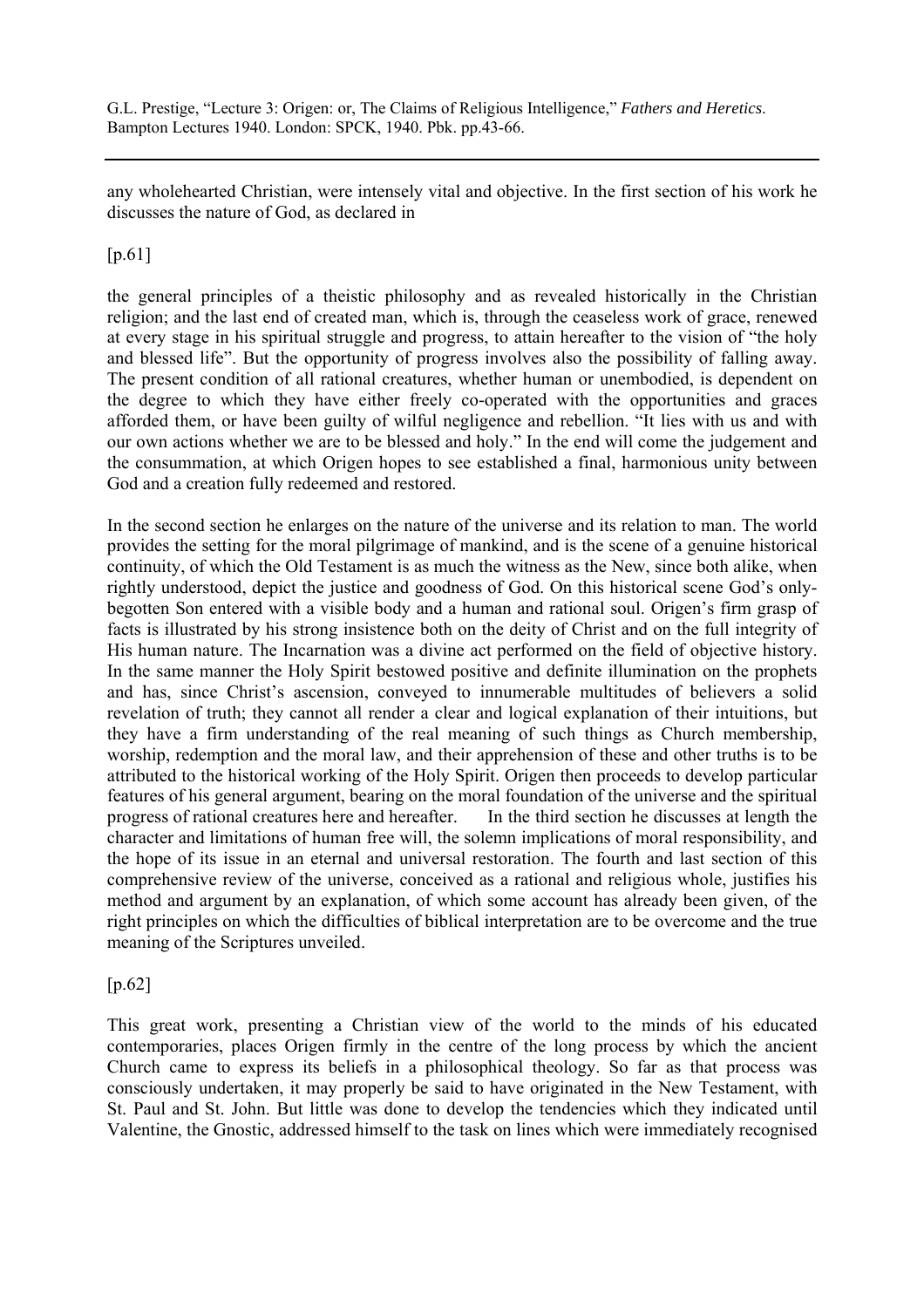by sober followers of the Gospel as impracticable. It has been strongly argued by Dr. Burkitt that the system of Valentine was intended as a deliberate Christian philosophy. The emphasis which he laid on its Christian character is only convincing so far as it recognises that a Christian element was certainly included; it is difficult to believe that Valentine had an exclusively or even preponderantly Christian motive. His work certainly gives rise to the opinion that he was more interested in the problem of creation than in the gospel of salvation, and his depiction of the universal scheme is expressed in terms of myth rather than of history. Its effect alike on the calm and practical intellect of Irenaeus and on the brilliant controversial mind of Tertullian was one of horror and revulsion. Tertullian roundly rejected metaphysics as a denial of Christianity "unhappy Aristotle, who invented dialectics for these men to use", an art evasive, destructive and contentious, which denied everything and really settled nothing (*de praescr*. 7).

The Church was saved from abjuring rationalism by Clement of Alexandria, who pointed out that Greek thought could not properly be condemned on hearsay, that even a refutation must be rationally expressed, and that a convincing explanation of essential truth was calculated to lead an intelligent inquirer towards belief. Philosophy, he said, was "the clear image of truth, a gift of God to the Greeks" (*strom*. 1. 2, 20. 1); so far from drawing people from the faith by the magic of delusive art, it afforded an exercise by which the faith was demonstrated. Again, he claimed, philosophy was to the Greek mind what the Law was to the Hebrew, a schoolmaster leading to Christ. It was the handmaid of theology, as Hagar the Egyptian was of Sarah, the mother of the child of promise. Christ Himself said, "I am the truth". Human philosophy, which was concerned with the investigation of truth and of the nature of the universe, prepared and trained the mind for its subsequent anchorage in the Gospel; it stimulated the intelligence, and encouraged an attentive pursuit of the true philosophy revealed in Christianity (*ib*. 1. 5, 28. 3; 32. 1-4).

That Origen agreed with these conclusions of Clement is exhibited in every line that he wrote. He accepted Hellenic rationalism as a

[p.63]

valid instrument of enquiry. He thoroughly believed that the rational powers implanted in man by the divine Mind possess as their object a genuine apprehension of truth. But it is not a fair criticism to allege that he ignored the simple Gospel in favour of recondite enquiries and advanced intellectual gymnastics. While his mind was most active his heart remained simple; the vital evangelical realities are presupposed in the dizzy flight of his speculative imagination; nor could he have cared so deeply about the devil's prospects of salvation had not salvation seemed to him the most important thing in the life of any rational creature. He loved truth with all his soul, not because it satisfied a merely intellectual curiosity, but because its grasp conveyed the infinitely deeper and more mystical satisfaction proper to the apprehension of the supreme Reality, personal, historical, creative, and redemptive.

Salvation itself could not be thoroughly appreciated until it had as far as possible been understood. It was a duty owed to the Redeemer that His assistance should be sought to comprehend the richness of His own grace; to walk in communion with God must mean to advance both in keenness of perception and in clearness of understanding. Experience of redemption filled Origen with the desire to enter into the fullness of converse with his Redeemer,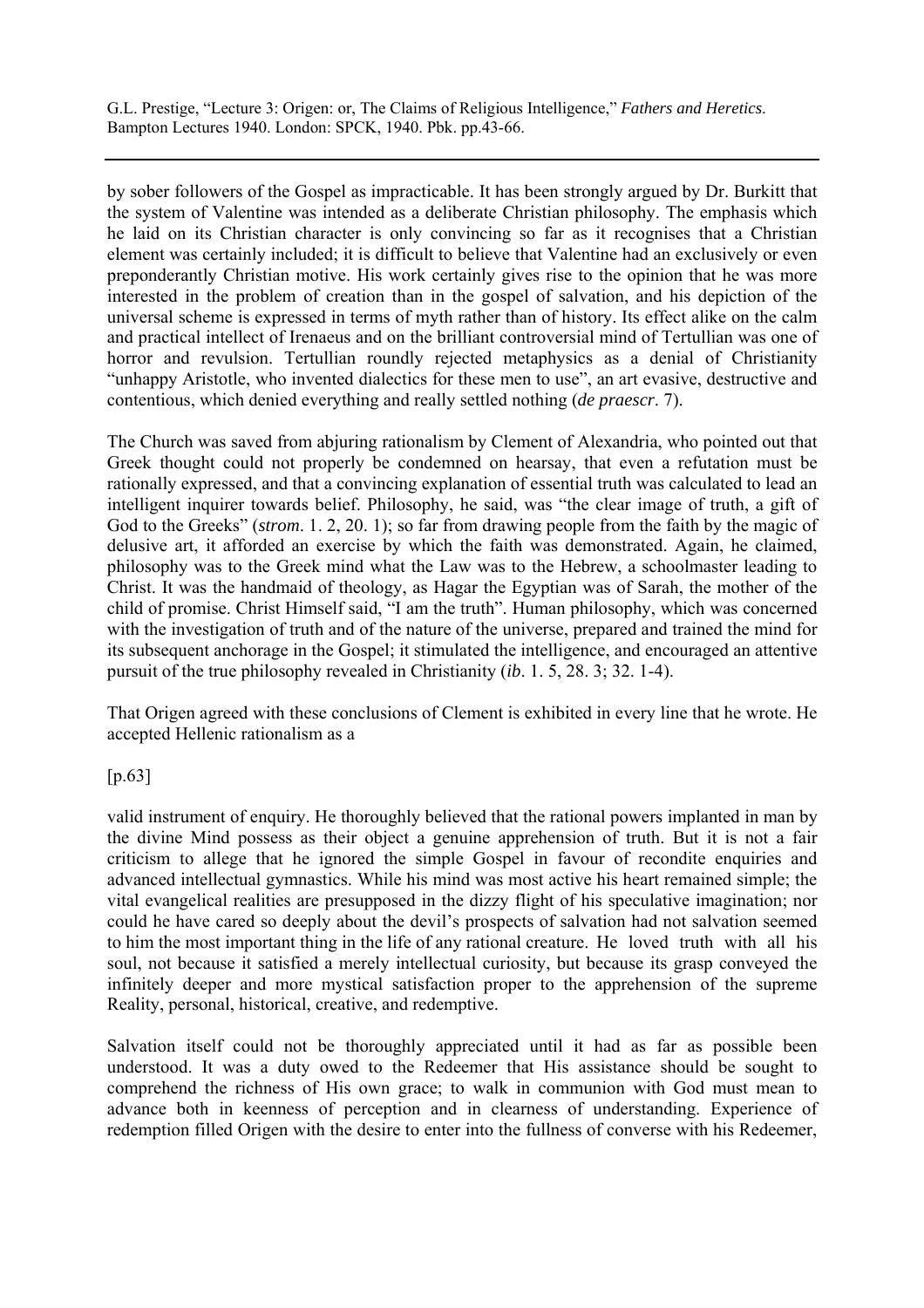and to enjoy the riches of his spiritual inheritance in a mutual fellowship with Him who when on earth had called His disciples His friends. The frontier was not closed against the traffic of his soul between particular religious events and general spiritual principles; his mind ranged freely from the God revealed in specific acts of providence, judgement, and restoration to the God who bears witness to Himself in the vast sweep of creative life and infinite wisdom, in sustaining cosmic order and in inspiring rational contemplation. The Hebrews recognised God by the evidences of His purpose, love and power; the Greeks sought Him as the infinite-ground of all thought and being; Origen considered it no wrong, but rather an imperative duty, to contemplate Him in both aspects at once. So he claimed, with unswerving insight, that the theistic rationalisations of the best Greek thinkers were fundamentally at one with the theistic intuitions of Moses and the prophets. Even heresy, by which Origen meant an aberration from the standards of the great masters, whether in philosophy or in theology, could be regarded in one aspect with a certain tenderness; though it was a distortion, it was a distortion of the truth (*c. Cels*. 3. 12).

Origen was the very last of mortals to imagine for one moment that he was himself infallible. His great dogmatic construction is fertile with imagination, but in several respects it failed to commend itself to the considered judgement of later theology―and that, not only in

[p.64]

minor details, but in some matters of the deepest moment. None the less, in him philosophical theology reached a definite watershed. For the first time a thinker of the front rank had not only conceived and taught the Christian religion from the viewpoint of a single, consistent scheme, but had also formulated his system of thought and put it into a book of manageable compass. However much that particular system might need to be modified and readjusted, theology had found a fixed channel down which for the future its upper waters were destined to flow to irrigate the minds of later generations. The thought of Alexandria, which dominated most of the East, was based on Origen for centuries. The great Athanasius, who saved Christianity from being paganised in the fourth century, was indirectly Origen's disciple. The Cappadocian Fathers, who under the influence of his tuition worked out the implications of the doctrine by which Athanasius had saved religion, venerated Origen with an enthusiastic devotion. They were alive to his faults, and discarded his errors; but the main foundations of his structure stood firm on the original lines. It is true that later Origenists were so called rather from their perverse following of his peculiarities than from a just appreciation of his greatness. Nor was he the father only of orthodoxy. Arius, whose Titanic heresy, earthbound as it was, shook both Church and Empire to their roots, constructed the framework of his own system with derelict timbers that he borrowed from Origen's woodyard, and twisted in the taking. No one who came after Origen could remain uninfluenced by him. But it is no less true that, in spite of every hostile criticism, the theology of the great doctrinal definitions, which has determined the essential faith of Christendom, grew up out of the vast and systematic discipline which Origen imposed.

The Church owes it to Origen, first and foremost, that, whenever Christianity is true to itself, it is a rational faith. The whole educated world is in his debt for the preservation of the old Hellenic intellectual culture, which he transformed by his genius into the beginnings of a philosophy perennis for Christendom. If there had been no Origen, it may be seriously doubted whether the rising forces of obscurantism might not have blocked the entrance of Christianity against the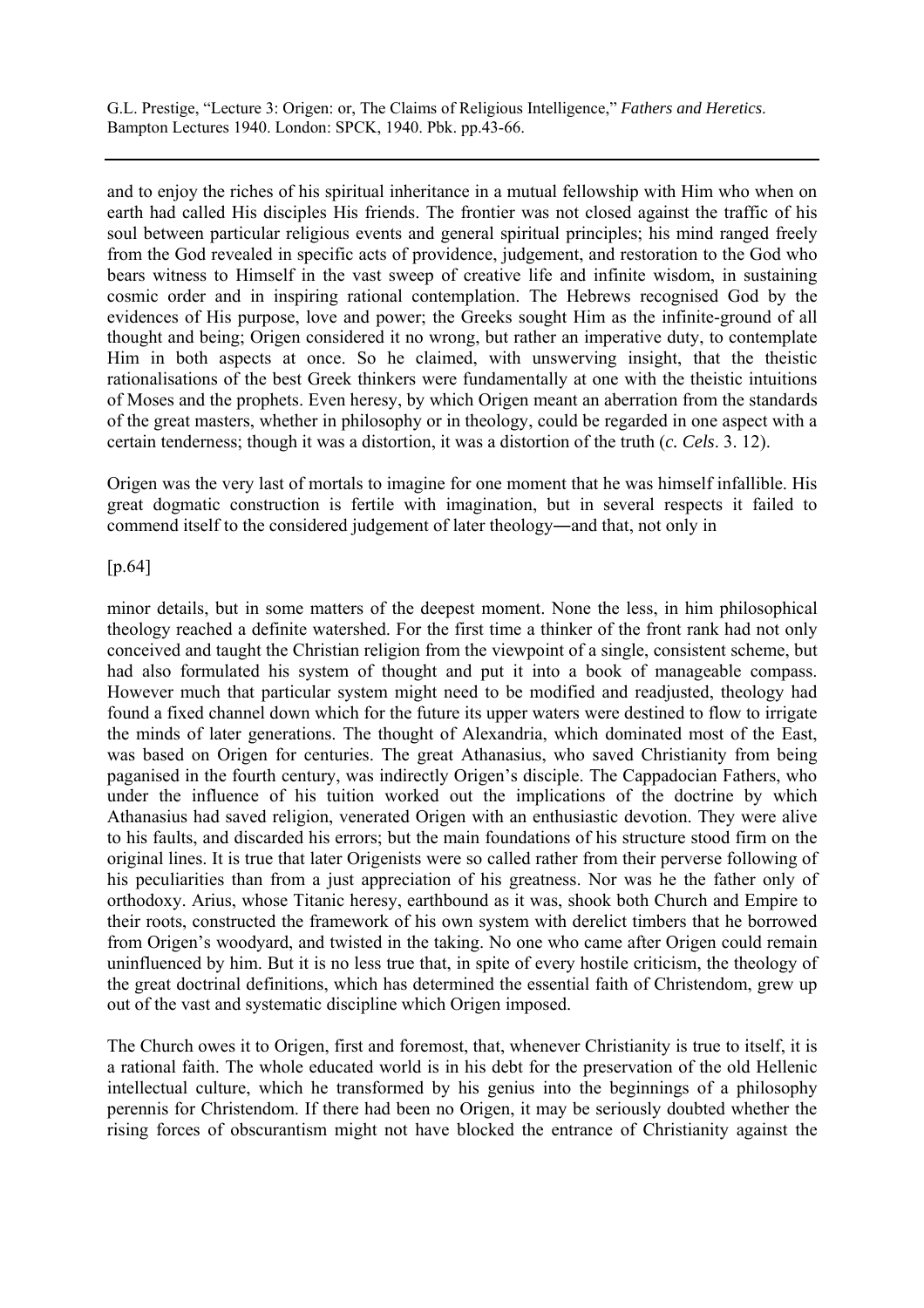genius of Augustine; and in that case the occasion might never have arisen for an Anselm or a Thomas Aquinas. A degenerate Christianity might well have found its leadership committed exclusively to illiberal imitators of Jerome and illiterate echoes of Bernard.<sup>1</sup> By the third century the old philosophy had exhausted its material, and was degenerating into platitude and superstition. Origen seized on it as

 $[p.65]$ 

God's supreme instrument for the rational exposition of all truth. He captured it for Christianity, not as a commerce-raider sinks at sight both hull and cargo of a foreign seafarer, on the pretext that its victim is engaged in carrying contraband-though that is how Tertullian regarded speculation―but as a salvage-master brings home to port an ownerless and abandoned vessel and transfers the argosy with its rich freight to those who have the power of using it. The world continued to possess the faculty of philosophic thought largely because Origen naturalised, the processes and fruits of philosophic method in the enduring context of Christianity. The futility of Julian's effort in the fourth century to revive the intellectual life of paganism proves that, but for Christian salvage, all the freedom of its speculative range, and all the enlargement of the human spirit which it had once secured, would have been jettisoned.

In the third century two men, working in independence and on different lines, succeeded in conserving for humanity the benefits of Hellenism. The one was Origen, who, by supplying new and vital material for the exercise of human reasoning, gave permanent stability to Hellenic rationalism; Origen, and not the third-rate professors of a dying sophistry and nerveless superstition, stood in the true succession from Plato and Aristotle in the history of pure thought. The other was Plotinus, who formulated, and by formulating saved, the classical inheritance of Hellenic mysticism. He too drew his inspiration from Plato, supplemented in some measure by Plato's own disciples and the Stoics. By developing the strain of mysticism which was exhibited in Plato, and at which Hellenistic developments and oriental influence had prepared the pagan world to catch, he formed a theocentric system of religious discipline which fused the surviving schools of paganism together, and for a time provided a rival religion to Christianity. But two limitations have to be set on the relative importance of what Plotinus achieved. The first is that a strongly mystical influence had already been infused into the stream of Christian thought before Plotinus gave any expression to his own convictions; the second is that the ideas of Plotinus himself were only ensured a permanent survival when pseudo-Dionysius, a mystical Monophysite who flourished at the end of the fifth century and had absorbed the whole apparatus of Neoplatonism, canonised Plotinus by translating him into the sphere of Christian practice and expounding him in a Christian version. Thus even on the side of mysticism classical antiquity could only find a permanent home in human thought by yielding toll of all that was best and truest in its possession to the conquering faith of Jesus Christ.

Of the two contributions, rational and mystical, the former was

[p.66]

 1 According to St. Bernard, "to learn in order to know is scandalous curiosity―turpis curiositas" ―Gilson, *The Mystical Theology of St. Bernard*, p. 64.